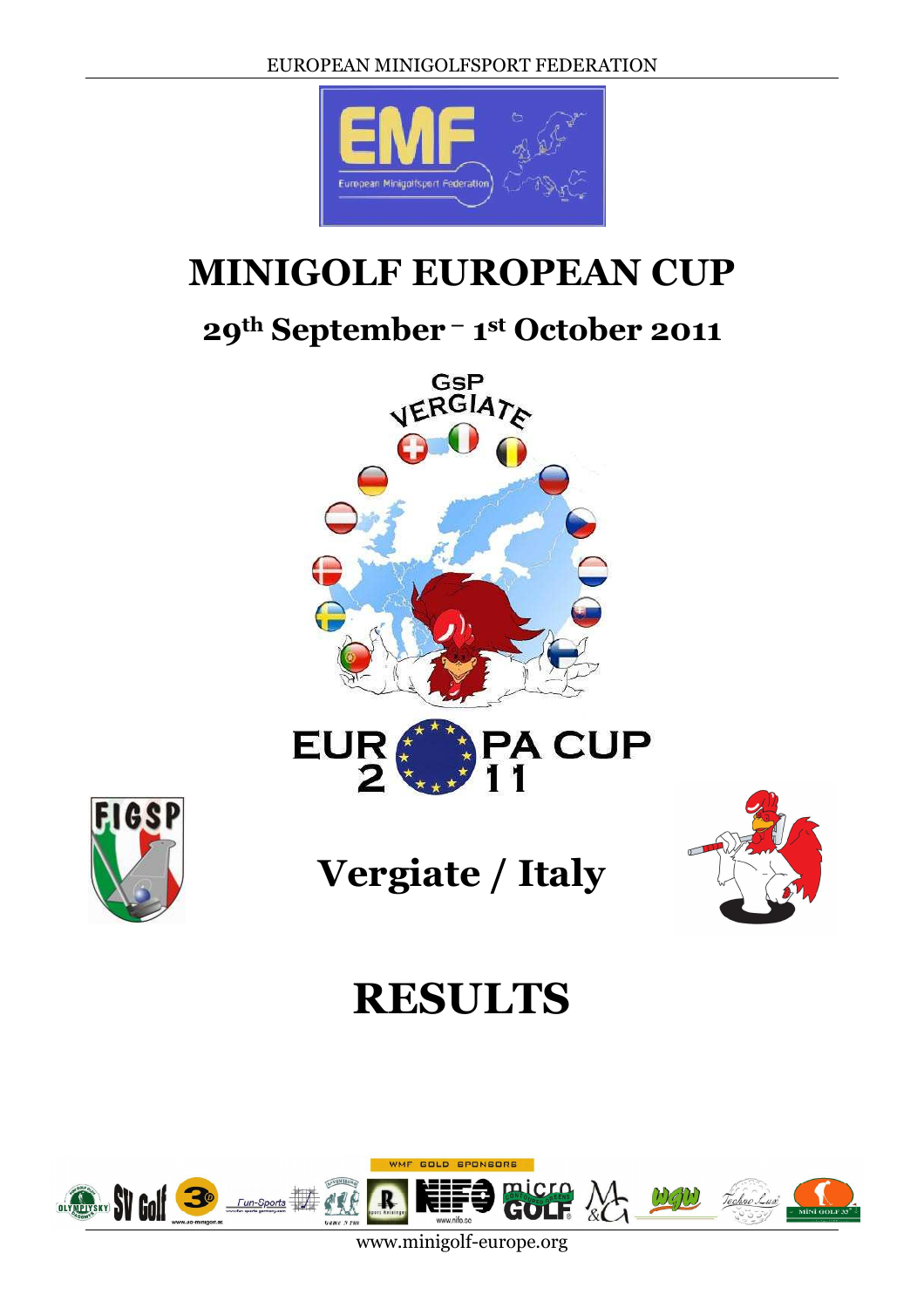#### **RESULTS EUROPEAN CUP 2011**

#### **29th September – 1st October 2011**

| PROMOTER:                      | European Minigolfsport Federation (EMF)                                                                                                                                                                                                                     |                                                                                                                                                                                                                                                                                                                                                                          |
|--------------------------------|-------------------------------------------------------------------------------------------------------------------------------------------------------------------------------------------------------------------------------------------------------------|--------------------------------------------------------------------------------------------------------------------------------------------------------------------------------------------------------------------------------------------------------------------------------------------------------------------------------------------------------------------------|
| <b>ORGANIZER:</b>              | Golf su Pista Vergiate<br>Member of Federazione Italiana di Golf su Pista                                                                                                                                                                                   |                                                                                                                                                                                                                                                                                                                                                                          |
| <b>LOCATION OF COURSE:</b>     | Via Cusciano, 2<br>21029 Vergiate (Varese) / Italy                                                                                                                                                                                                          |                                                                                                                                                                                                                                                                                                                                                                          |
| <b>TYPE OF COURSE:</b>         | 18 lanes concrete                                                                                                                                                                                                                                           |                                                                                                                                                                                                                                                                                                                                                                          |
| <b>TOURNAMENT</b><br>DIRECTOR: | Günter Schwarz - EMF sport director                                                                                                                                                                                                                         |                                                                                                                                                                                                                                                                                                                                                                          |
| PARTICIPANTS:                  | WOMEN (3 players + Subst.)<br><b>BGC Union Rot-Gold Wien (AUT)</b><br>1. DGC Bystřice pod Hostýnem (CZE)<br>Manse RG Tampere (FIN)<br>1. MGC Mainz (GER)<br>G.S.P. Cusano Milanino (ITA)<br>MGC Leeuwarden (NED)<br>Vizelgolfe (POR)<br>MC Effretikon (SUI) | $MEN(6$ players + Subst.)<br>Wiener ASKÖ Team 21 (AUT)<br>SK Tempo Praha (CZE)<br>MGK Putter Team Odense (DEN)<br>Manse RG Tampere (FIN)<br>BGS Hardenberg-Pötter (GER)<br>GSP Vergiate (ITA)<br>MGC Triesenberg (LIE)<br>M.G.C. Oirschot (NED)<br>Minigolfe Clube de Portugal (POR)<br>GK Bratislava (SVK)<br>MC Olten (SUI)<br>Uppsala BGK (SWE)<br>Skoghalls BK (SWE) |
| JURY:                          | Günter Schwarz (GER)<br>Pasi Aho (FIN)<br>Ermes Franchini (ITA)                                                                                                                                                                                             |                                                                                                                                                                                                                                                                                                                                                                          |
| <b>REFEREES:</b>               | Marcus Wüthrich (SUI) - Head referee<br>Wil van Disseldorp (NED)<br>Thomas Zeininger (AUT)                                                                                                                                                                  |                                                                                                                                                                                                                                                                                                                                                                          |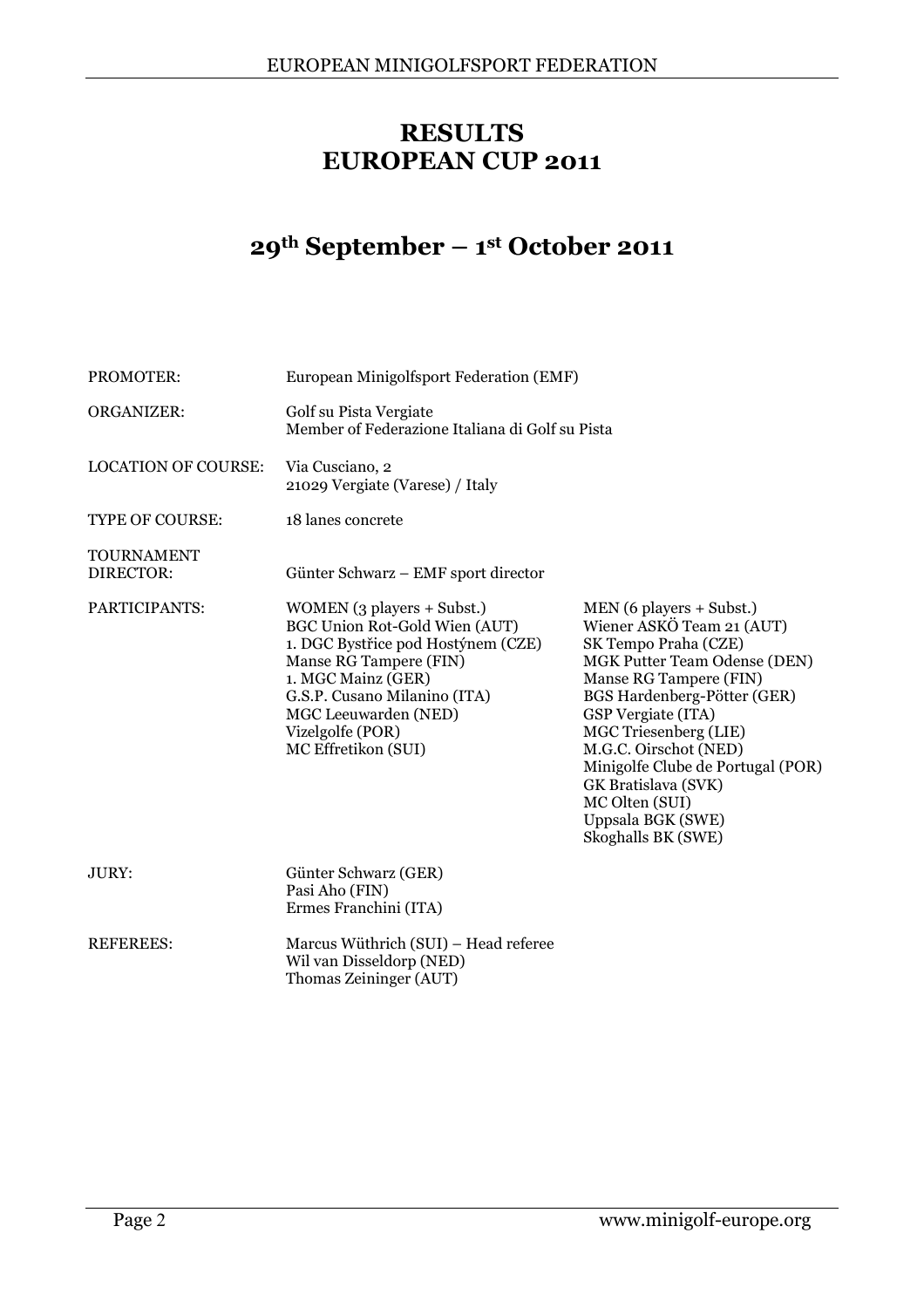| SUBSTITUTIONS:                                | SK Tempo Praha (men)<br>Out: Milan Ječný after round 4 lane 4 stroke 1<br>In: Bohumil Pokorný before round 4 lane 4                     |
|-----------------------------------------------|-----------------------------------------------------------------------------------------------------------------------------------------|
|                                               | GK Bratislava (men)<br>Out: Marcel Korinek after round 3<br>In: Marián Havlík before round 4                                            |
|                                               | GSP Vergiate (men)<br>Out: Riccardo Simonetta after round 4 lane 4 stroke 2<br>In: Michele Graffeo before round 4 lane 4                |
|                                               | Manse RG Tampere (men)<br>Out: Juuso Tasku after round 4<br>In: Pekka Peltola before round 5                                            |
|                                               | MC Effretikon (ladies)<br>Out: Heidi Stricker after round 5 lane 8 stroke 2<br>In: Esther Wicki before round 5 lane 8                   |
|                                               | MC Olten (men)<br>Out: Cedric Mathys after round 4<br>In: Philippe Charriere before round 5                                             |
|                                               | Wiener ASKÖ Team 21 (men)<br>Out: Csaba Palinkas after round 5 lane 3<br>In: Karl Lakos before round 5 lane 4                           |
|                                               | 1. DGC Bystřice pod Hostýnem (ladies)<br>Out: Lucie Pavelková after round 6 lane 11<br>In: Petra Kouřilová before round 6 lane 12       |
| PENALTIES:                                    | Michael Koziol (BGS Hardenberg-Pötter)<br>$1st$ admonition – time – round 3 lane 10                                                     |
|                                               | Lorenzo Levis (GSP Vergiate)<br>$1st$ admonition – loudness – round 3 lane $17$                                                         |
|                                               | Michel Rhyn (MC Olten)<br>$1st$ admonition – time – round 4 lane 8<br>$2nd$ admonition + 1 penalty point – misbehavior – round 7 lane 7 |
|                                               | Karolína Jandová (1. DGC Bystřice p.H.)<br>$1st$ admonition – time – round 5 lane 9                                                     |
| <b>INTERRUPTION OF</b><br><b>COMPETITION:</b> | Interruption from 29.09., 19.30, until 30.09., 08.00 in round 3<br>Interruption from 30.09., 19.10, until 01.10., 08.00 in round 5      |
| <b>REMARKS:</b>                               | New course records<br>30.09.2011 – ladies – Alice Kobisch (1. MGC Mainz) – 25 strokes                                                   |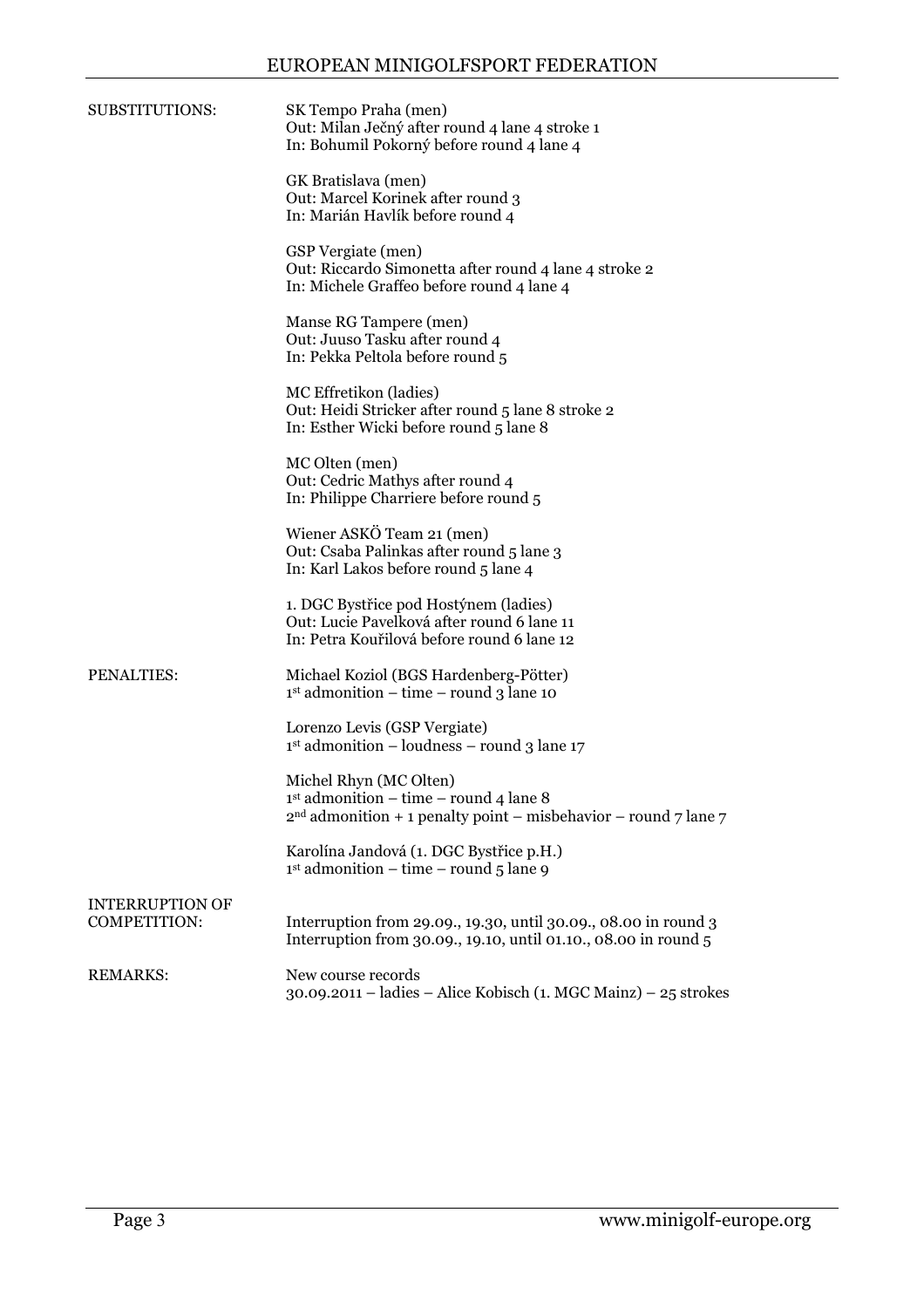### **Women Teams**

|  |                |                                               | 1.                     | 1. Mainzer Minigolf Club e.V |             |    |    |       |       |       |       |         |         |       |       |
|--|----------------|-----------------------------------------------|------------------------|------------------------------|-------------|----|----|-------|-------|-------|-------|---------|---------|-------|-------|
|  |                | <b>MARYNER</b>                                | <b>KERN</b> Stefanie   |                              | B           | 28 | 31 |       | 32 31 | 31    | 32 31 |         | $= 216$ |       | 30.86 |
|  | <b>TMARYAN</b> | <b>GUNDERT-</b><br><b>GREIFFENDORF Nicole</b> |                        | B                            | 30          | 31 | 27 | 34 25 |       | 30 33 |       | $= 210$ |         | 30.00 |       |
|  |                | <b>MARVA K</b>                                | <b>KOBISCH Alice</b>   |                              | B           | 31 | 31 | 25    | 28    | 30    | 25    | 29      | $= 199$ |       | 28.43 |
|  |                | <b>MARYAY</b>                                 | <b>NEUMANN Kathrin</b> |                              | B           |    |    |       |       |       |       |         | $= 0$   |       |       |
|  |                |                                               |                        |                              | $\mathsf B$ | 89 | 93 | 84    | 93    | 86    | 87 93 |         | Ξ.      | 625   | 29.76 |

|  |    |                     | 2.<br><b>GSP Cusano Milanino</b> |             |    |                      |    |    |                |       |         |         |       |        |
|--|----|---------------------|----------------------------------|-------------|----|----------------------|----|----|----------------|-------|---------|---------|-------|--------|
|  |    |                     | <b>FLAMINI Antonella</b>         | B           | 29 | 30                   | 29 | 30 | 26             | 27    | 34      | $= 205$ | 29.29 |        |
|  |    | Δ                   | <b>MARCHIANI Sara</b>            | B           | 31 | 31                   |    |    | 32 32 36 32 30 |       |         | $= 224$ | 32.00 |        |
|  | n, | <b>BANDERA Anna</b> | B                                |             |    | 30 28 28 31 33 28 30 |    |    |                |       | $= 208$ | 29.71   |       |        |
|  |    |                     | <b>PRINA Lauretta</b>            | $\mathsf B$ |    |                      |    |    |                |       |         | $= 0$   |       | $\sim$ |
|  |    |                     |                                  | B           | 90 | 89                   | 89 | 93 | 95             | 87 94 |         | $= 637$ | 30.33 |        |

 $\overline{a}$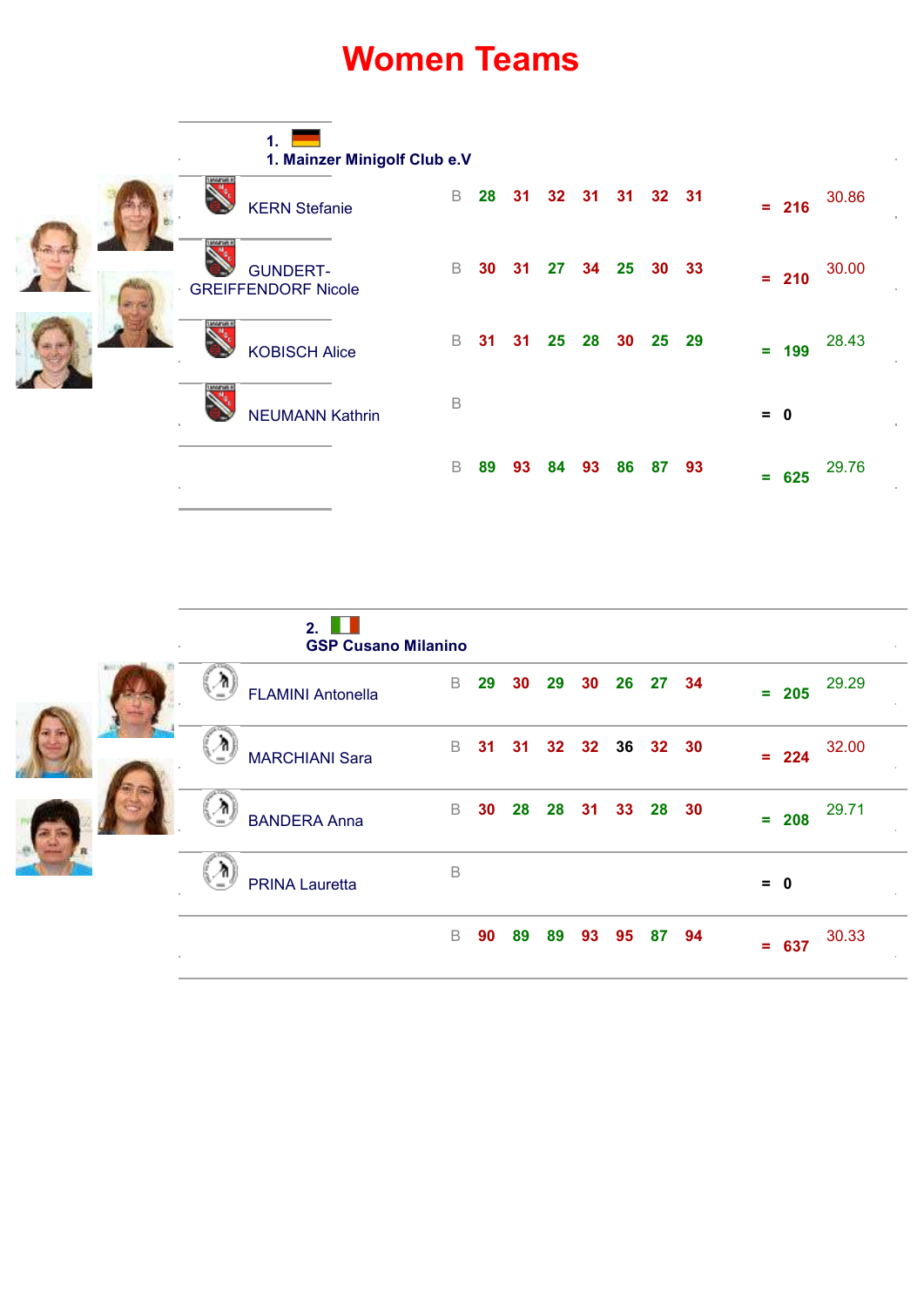|       | 3.<br>1. DGC Bystrice pod Hostynem |   |    |                 |    |                 |                 |      |       |     |         |       |  |
|-------|------------------------------------|---|----|-----------------|----|-----------------|-----------------|------|-------|-----|---------|-------|--|
| τ     | JANDOVÁ Karolína                   | B | 31 | 28              | 31 | 40              | 31              |      | 33 32 | $=$ | 226     | 32.29 |  |
| 1:D66 | DOLEZELOVÁ Lenka                   | B | 31 | 35 <sub>5</sub> | 30 | 30 <sub>o</sub> | 35 <sub>o</sub> |      | 30 30 |     | $= 221$ | 31.57 |  |
| 77    | PAVELKOVÁ Lucie                    | B | 34 | 32 <sub>2</sub> | 36 | 29              | 33              | 2411 |       | $=$ | 188     | 33.50 |  |
|       | <b>KOURILOVÁ Petra</b>             | B |    |                 |    |                 |                 |      | 10 33 |     | $= 43$  | 30.96 |  |
|       |                                    | B | 96 | 95              | 97 | 99              | 99              | 97   | 95    | Ξ.  | 678     | 32.29 |  |

| 4.<br><b>MGC Leeuwarden</b><br>×.            |    |    |                 |    |                 |             |    |                  |
|----------------------------------------------|----|----|-----------------|----|-----------------|-------------|----|------------------|
| <b>La Comme</b><br>VAN DER LAAN Ingrid       | B  | 30 | 30 <sub>o</sub> | 31 |                 | 32 30 39 37 |    | 32.71<br>$= 229$ |
| <b>State</b><br><b>JASPER Annie</b>          | B  |    | 32 31           |    | 35 36 29 33 34  |             |    | 32.86<br>$= 230$ |
| <b>Contract</b><br><b>KLARENBEEK Natasja</b> | B. | 29 | 33              | 30 | 35 <sub>o</sub> | 37 31 28    |    | 31.86<br>$= 223$ |
| <b>The Contract</b><br><b>VISSER Paulien</b> | B  |    |                 |    |                 |             |    | $= 0$            |
|                                              | B  | 91 | 94              |    | 96 103          | 96 103      | 99 | 32.48<br>$= 682$ |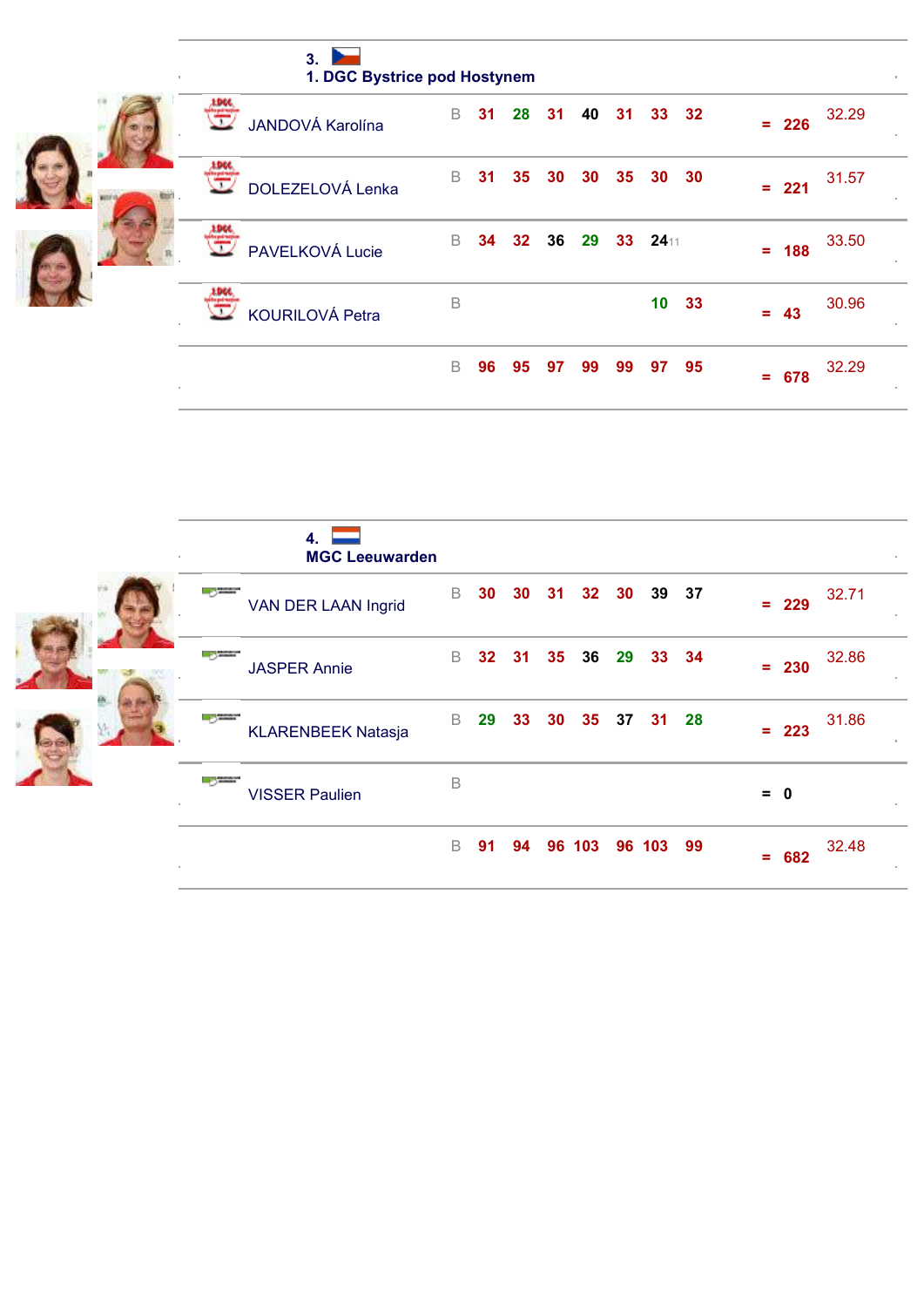|       | $\left  \cdot \right $<br>5.<br><b>MC Effretikon</b> |    |                 |                  |                 |          |       |       |    |         |       |  |
|-------|------------------------------------------------------|----|-----------------|------------------|-----------------|----------|-------|-------|----|---------|-------|--|
| з     | <b>WEBER Rebecca</b>                                 | B  | 32 <sub>2</sub> | 34               | 28              | 33 30    |       | 33 31 | Ξ. | 221     | 31.57 |  |
| est o | <b>STRICKER Heidi</b>                                | B  | 36              | 36               |                 | 35 33 18 |       |       |    | $= 158$ | 35.55 |  |
|       | <b>WICKI Maja</b>                                    | B. | 33              | 30               | 32 <sub>2</sub> | 26 37    | 29    | 33    |    | $= 220$ | 31.43 |  |
| FO.   | <b>WICKI Esther</b>                                  | B  |                 |                  |                 | 18       | 36 31 |       |    | $= 85$  | 32.55 |  |
|       |                                                      |    |                 | <b>B</b> 101 100 | 95              | 92 103   |       | 98 95 | Ξ. | 684     | 32.57 |  |

|    | 6.<br><b>Bahnengolfclub ROT-GOLD</b><br>$\sim$ |   |                 |       |                 |    |                   |       |       |                   |       |
|----|------------------------------------------------|---|-----------------|-------|-----------------|----|-------------------|-------|-------|-------------------|-------|
| 第四 | <b>KNOTZER Johanna</b>                         | B | 35 <sub>5</sub> |       |                 |    | 32 32 29 32 33 33 |       |       | $\equiv$ .<br>226 | 32.29 |
|    | <b>HESCHL Birgit</b>                           | B |                 | 32 34 | 34              | 30 | 41                |       | 30 32 | $= 233$           | 33.29 |
|    | <b>KAMMERER Elisabeth</b>                      | B | 35              | 33    | 30 <sup>°</sup> |    | 32 31 35 29       |       |       | $= 225$           | 32.14 |
|    | <b>HESCHL Karin</b>                            | B |                 |       |                 |    |                   |       |       | $= 0$             |       |
|    |                                                |   | <b>B</b> 102    | 99    | 96              |    | 91 104            | 98 94 |       | $= 684$           | 32.57 |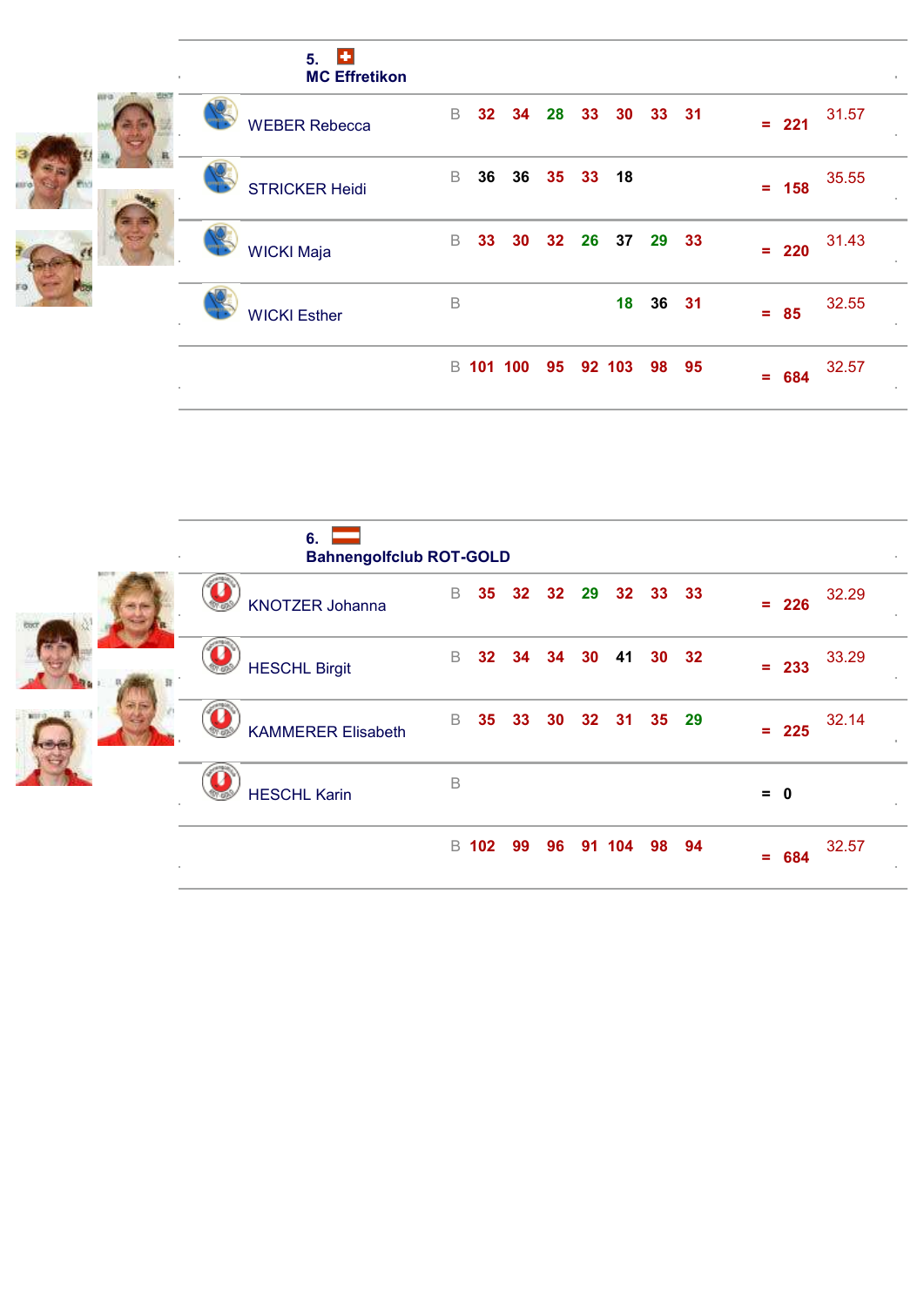| 7.<br>۰<br><b>Vizelgolfe</b>         |                                                        |                            |
|--------------------------------------|--------------------------------------------------------|----------------------------|
| <b>MENDES Filomena</b>               | B<br>31<br>35 37<br>33<br>34                           | 34.00<br>$= 170$           |
| <b>MICHELA Amara</b>                 | B<br>44<br>36<br>35 <sub>o</sub><br>35<br>44           | 38.80<br>194<br>$=$        |
| PEREIRA Anabela                      | $\mathsf B$<br>37<br>35 <sub>5</sub><br>35<br>34<br>33 | 34.80<br>174<br>$\equiv$ . |
| $\sim$                               | B 112 104 112 103 107                                  | 35.87<br>$= 538$           |
| 8. $\blacksquare$<br><b>Manse RG</b> |                                                        |                            |
| <b>GRANATH Heidi</b>                 | 36<br>32<br>B<br>38<br>36<br>32                        | 34.80<br>174<br>$\equiv$   |

**SOLA Minna** 

1980年

**N. EXECUTE Anita** B 35 41 41 42 44 **= 203** 40.60

<sup>B</sup> **037 036 039 037 035 = 184** 36.80

<sup>B</sup> **108 115 112 115 111 = 561** 37.40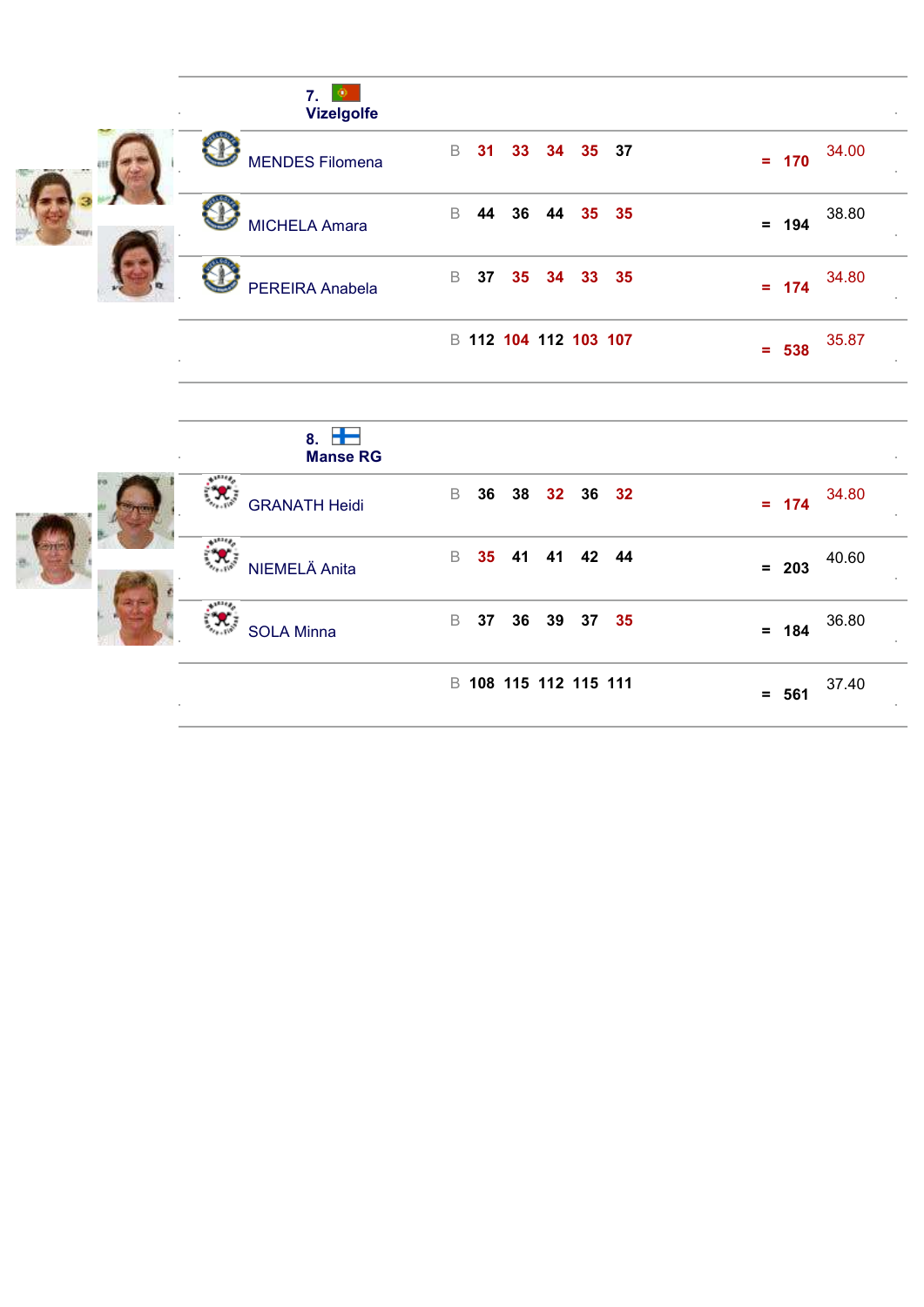### **Men Teams**

|  |  |                        | 1.<br><b>Uppsala Bangolfklubb</b>  |             |       |    |                |                               |             |                 |         |          |       |  |
|--|--|------------------------|------------------------------------|-------------|-------|----|----------------|-------------------------------|-------------|-----------------|---------|----------|-------|--|
|  |  |                        | <b>WIKLUND Anders</b>              | B           | 28    | 29 | 30             | 35                            | 30          | 30              | 31      | $= 213$  | 30.43 |  |
|  |  |                        | <b>LARSSON Marcus</b>              | B           | 27    | 30 | 24             | 30 <sup>°</sup>               | 25          | 30 <sub>o</sub> | 27      | $= 193$  | 27.57 |  |
|  |  |                        | <b>OLSSON Anders</b>               | B           | 29    | 26 | 30             | 26                            | 30          | 26              | 26      | $= 193$  | 27.57 |  |
|  |  |                        | <b>PERSSON Fredrik</b>             | B           | 26    | 31 | 29             | 31                            | 27          | 28              | 29      | $= 201$  | 28.71 |  |
|  |  |                        | <b>BROWN Lars</b>                  | B           | 29    | 28 | 26             | 31                            | 26          | 30              | 29      | $= 199$  | 28.43 |  |
|  |  |                        | <b>RYNER Carl-Johan</b>            | B           | 29    | 30 | 27             | 30                            | 31          | 28              | 31      | $= 206$  | 29.43 |  |
|  |  |                        | PÖLDER Thomas                      | B           |       |    |                |                               |             |                 |         | $= 0$    |       |  |
|  |  |                        |                                    |             |       |    |                | B 168 174 166 183 169 172 173 |             |                 |         | $= 1205$ | 28.69 |  |
|  |  |                        | 2.<br><b>BGS Hardenberg-Pötter</b> |             |       |    |                |                               |             |                 |         |          |       |  |
|  |  |                        | <b>GREIFFENDORF Timo</b>           | B           | 28    | 31 | 31             | 29                            | 31          | 28              | 28      | $= 206$  | 29.43 |  |
|  |  | Ŵ                      | <b>MANN Mike</b>                   | B           | 28    | 31 |                | 28 31                         |             | 28 30 28        |         | $= 204$  | 29.14 |  |
|  |  |                        | <b>KOZIOL Michael</b>              |             |       |    |                | B 28 26 27 26 25 27 31        |             |                 |         | $= 190$  | 27.14 |  |
|  |  |                        | <b>ERLBRUCH Walter</b>             | B           | 30    | 30 | 27             |                               | 30 31 26 29 |                 |         | $= 203$  | 29.00 |  |
|  |  | <b>GEIST Alexander</b> | B                                  |             | 32 28 |    | 28 31 28 29 29 |                               |             |                 | $= 205$ | 29.29    |       |  |
|  |  |                        | <b>ERLBRUCH Harald</b>             | B           | 28    | 31 | 31             |                               | 30 27 28 28 |                 |         | $= 203$  | 29.00 |  |
|  |  |                        | <b>LUDWIG Uwe</b>                  | $\mathsf B$ |       |    |                |                               |             |                 |         | $= 0$    |       |  |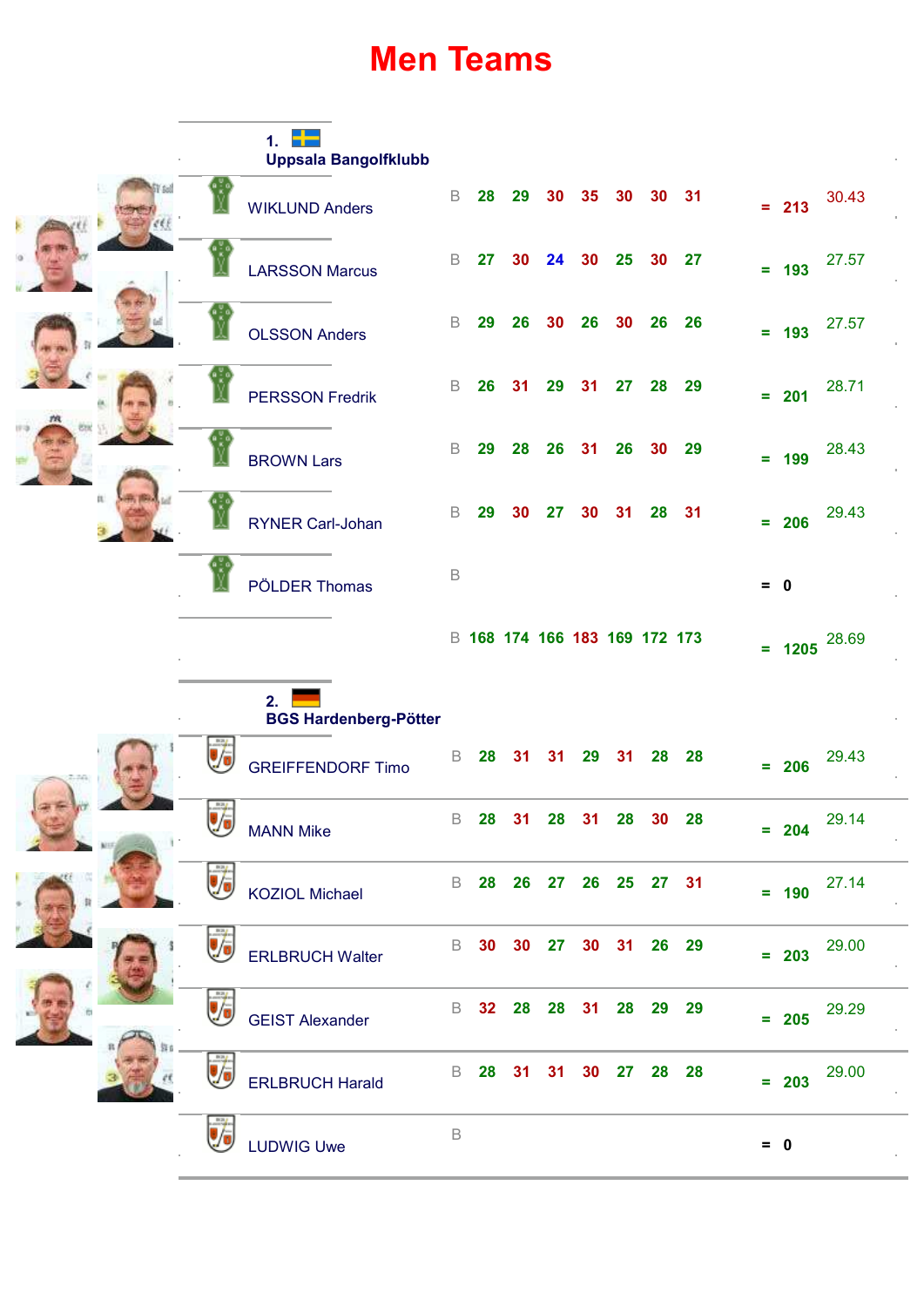|  | ш<br>3.<br><b>GSP Vergiate</b> |             |    |    |    |                               |     |    |    |          |       |  |
|--|--------------------------------|-------------|----|----|----|-------------------------------|-----|----|----|----------|-------|--|
|  | <b>GARBUI Roberto</b>          | B           | 32 | 28 | 31 | 31                            | 28  | 31 | 31 | $= 212$  | 30.29 |  |
|  | <b>CICERI Massimiliano</b>     | B           | 30 | 33 | 26 | 31                            | -31 | 29 | 29 | $= 209$  | 29.86 |  |
|  | <b>SIMONETTA Riccardo</b>      | B           | 30 | 35 | 33 | 64                            |     |    |    | $= 104$  | 32.28 |  |
|  | <b>GIROLDINI Rudi</b>          | $\mathsf B$ | 31 | 27 | 28 | 30                            | 30  | 29 | 28 | $= 203$  | 29.00 |  |
|  | <b>LEVIS Lorenzo</b>           | B           | 30 | 28 | 26 | 28                            | 31  | 28 | 27 | $= 198$  | 28.29 |  |
|  | <b>BARUSCOTTI Ivan</b>         | B           | 28 | 29 | 30 | 26                            | 27  | 26 | 27 | $= 193$  | 27.57 |  |
|  | <b>GRAFFEO Michele</b>         | B           |    |    |    | 25                            | 31  | 29 | 30 | $= 115$  | 30.00 |  |
|  |                                |             |    |    |    | B 181 180 174 177 178 172 172 |     |    |    | $= 1234$ | 29.38 |  |

|          | 4.<br><b>Minigolf Club Olten</b> |    |    |                               |       |    |    |                 |    |     |          |       |  |
|----------|----------------------------------|----|----|-------------------------------|-------|----|----|-----------------|----|-----|----------|-------|--|
|          | <b>INMANN Günter</b>             | B  | 27 | 28                            | 28    | 29 | 30 | 32 <sub>2</sub> | 28 |     | $= 202$  | 28.86 |  |
| <u>ଓ</u> | <b>MAGGI Omar</b>                | B  | 29 | 31                            | 29    | 30 | 31 | 31              | 36 |     | $= 217$  | 31.00 |  |
|          | <b>ZAUGG Remo</b>                | B  | 30 | 29                            | 30    | 27 | 32 | 30              | 28 |     | $= 206$  | 29.43 |  |
|          | <b>MATHYS Cedric</b>             | B  | 33 |                               | 34 30 | 32 |    |                 |    |     | $= 129$  | 32.25 |  |
|          | <b>SPESCHA Vitus</b>             | B  | 29 | 32                            | 28    | 36 | 29 | 29              | 34 |     | $= 217$  | 31.00 |  |
|          | <b>RHYN Michel</b>               | B. | 28 | 27                            | 29    | 27 | 26 | 26              | 31 |     | $= 194$  | 27.71 |  |
|          | <b>CHARRIERE Philippe</b>        | B  |    |                               |       |    | 26 | 28              | 28 | $=$ | 82       | 27.33 |  |
|          |                                  |    |    | B 176 181 174 181 174 176 185 |       |    |    |                 |    |     | $= 1247$ | 29.69 |  |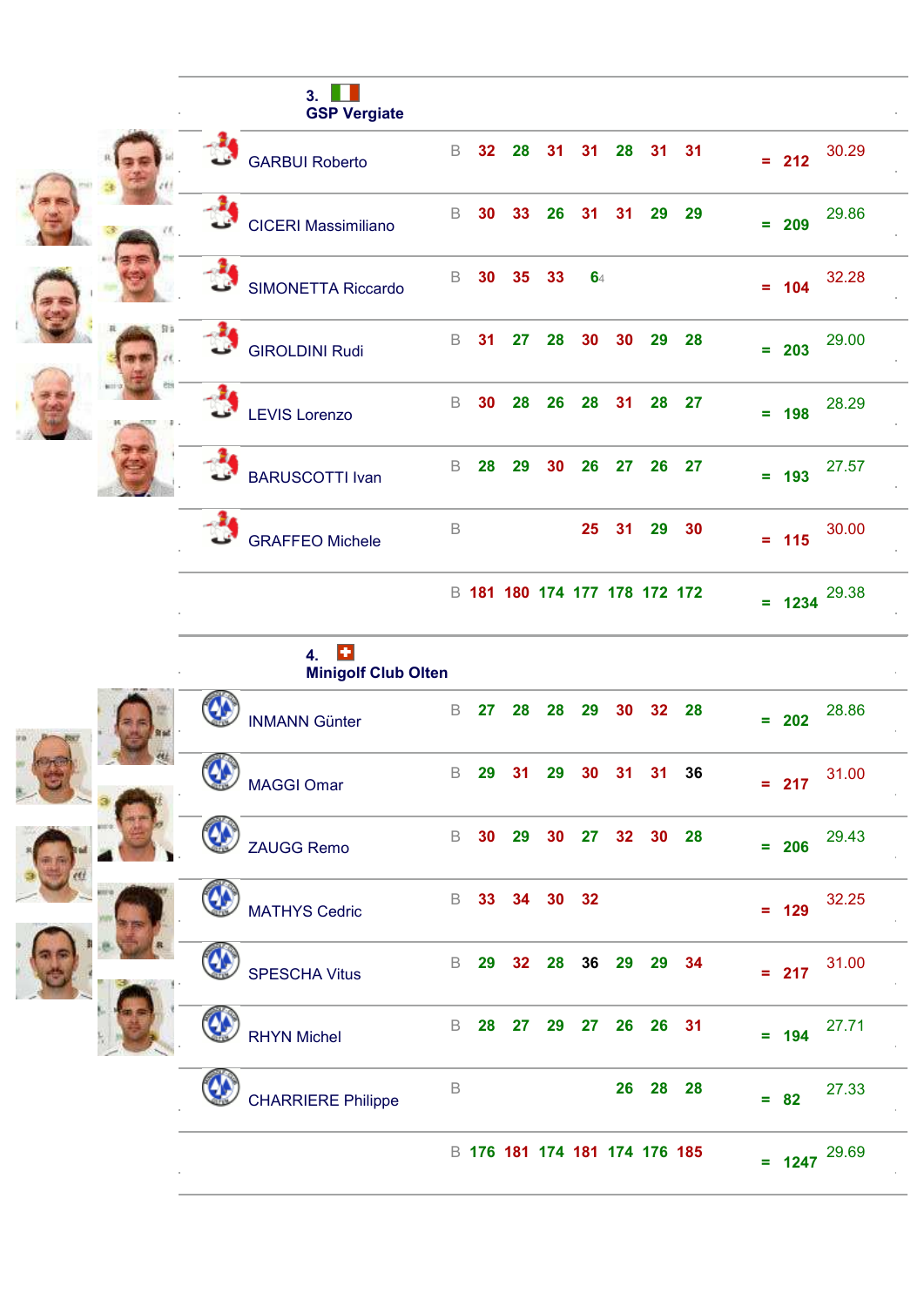|         | 5.<br><b>Skoghalls Bangolfklubb</b> |             |    |    |    |                               |    |    |    |             |       |
|---------|-------------------------------------|-------------|----|----|----|-------------------------------|----|----|----|-------------|-------|
|         | <b>SVENSSON Filiph</b>              | B           | 31 | 34 | 31 | 30                            | 29 | 32 | 30 | $= 217$     | 31.00 |
|         | <b>BJÖRK Stefan</b>                 | B           | 32 | 29 | 29 | 29                            | 29 | 35 | 31 | $= 214$     | 30.57 |
|         | MEDENHODZIC Dino                    | B           | 33 | 29 | 31 | 27                            | 30 | 29 | 31 | $= 210$     | 30.00 |
| titi al | ANDERSSON Jesper                    | B           | 32 | 27 | 32 | 31                            | 31 | 30 | 30 | $= 213$     | 30.43 |
|         | <b>KRISTIANSSON UIf</b>             | $\mathsf B$ | 29 | 31 | 29 | 31                            | 27 | 29 | 34 | $= 210$     | 30.00 |
|         | <b>KVAEL Lars</b>                   | B           | 34 | 29 | 27 | 29                            | 31 | 30 | 29 | $= 209$     | 29.86 |
|         | <b>GUDMUNDSTUEN Anders</b>          | B           |    |    |    |                               |    |    |    | $= 0$       |       |
|         |                                     |             |    |    |    | B 191 179 179 177 177 185 185 |    |    |    | 1273<br>$=$ | 30.31 |

|        | 6.<br><b>SK Tempo Praha</b>    |             |                 |                               |    |                  |    |    |       |                   |       |
|--------|--------------------------------|-------------|-----------------|-------------------------------|----|------------------|----|----|-------|-------------------|-------|
| $_{R}$ | <b>JECNY Milan</b>             | B           | 32              | 33 <sup>°</sup>               | 32 | $\mathbf{8}_{4}$ |    |    |       | $= 105$           | 32.59 |
|        | VOZÁR Josef<br><b>IK TEMI</b>  | B           | 31              | 26                            | 31 | 37               | 32 | 28 | - 30  | 215<br>$\equiv$ . | 30.71 |
|        | <b>RÍHA Michal</b>             | $\mathsf B$ | 31              | 31                            | 31 | 30               | 27 | 31 | 31    | 212<br>$\equiv$   | 30.29 |
|        | SK TEMP<br><b>JECNY Martin</b> | $\mathsf B$ | 30              | 27                            | 35 | 31               | 32 | 27 | 31    | $= 213$           | 30.43 |
|        | <b>LIPMANN Milan</b>           | B           | 30              | -31                           | 31 | 30               | 30 | 28 | 34    | 214<br>$\equiv$   | 30.57 |
|        | <b>MAJKUS Zdenek</b>           | B           | 32 <sub>2</sub> | 28                            | 28 | 29               | 30 | 31 | 29    | $= 207$           | 29.57 |
|        | POKORNY Bohumil                | $\mathsf B$ |                 |                               |    | 24               | 35 |    | 30 29 | $= 118$           | 30.78 |
|        |                                |             |                 | B 186 176 188 189 186 175 184 |    |                  |    |    |       | 1284<br>$\equiv$  | 30.57 |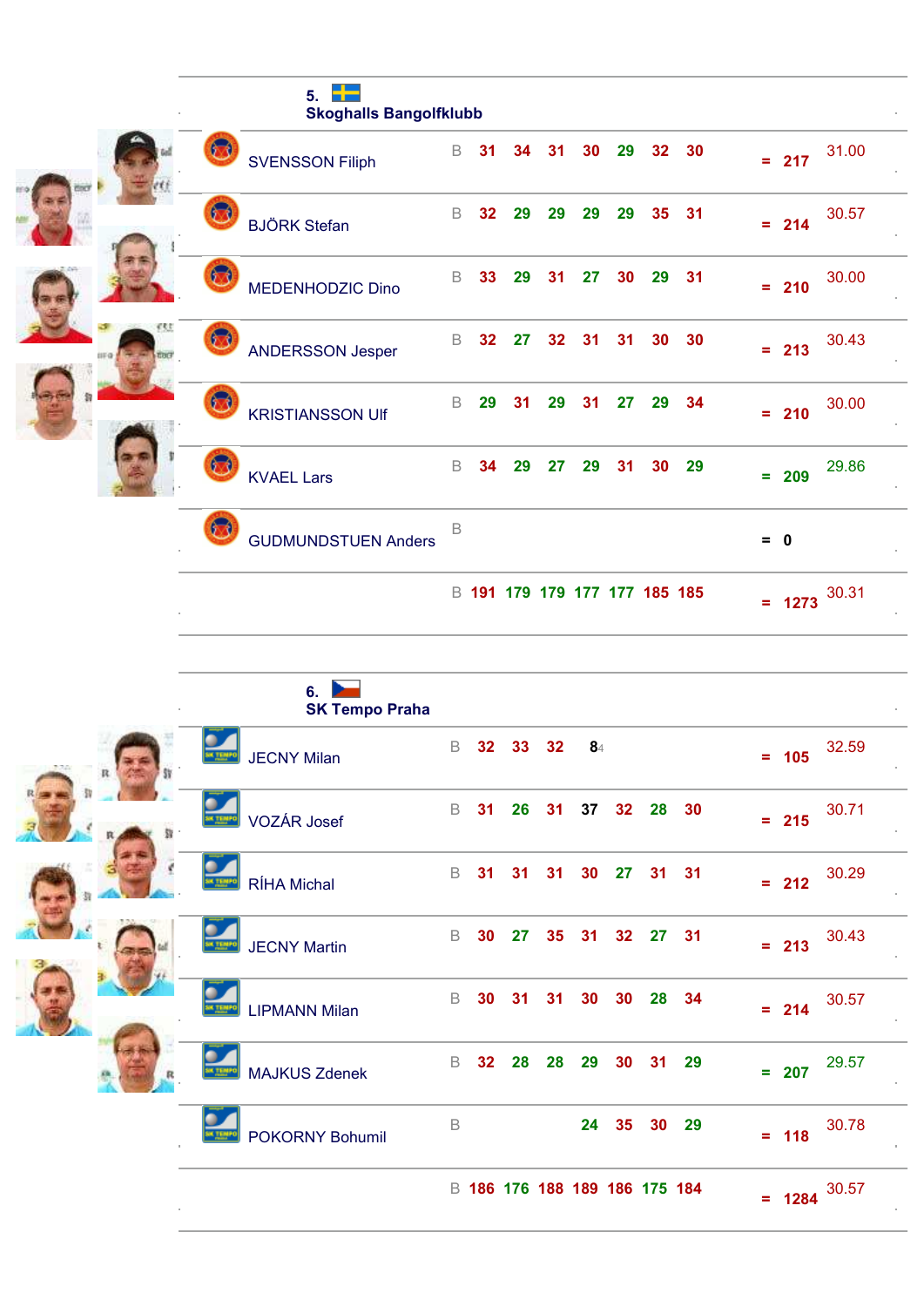|  | 7<br>Wiener ASKÖ Team - WAT 21 |             |                 |    |                       |       |                |         |       |
|--|--------------------------------|-------------|-----------------|----|-----------------------|-------|----------------|---------|-------|
|  | <b>JAGSCHITZ Mathias</b>       | B           | 32 <sub>2</sub> | 33 | 29                    |       | 32 29          | $= 155$ | 31.00 |
|  | <b>FREILACH Christian</b>      | $\mathsf B$ | 30              | 34 | 28                    | 28    | 29             | $= 149$ | 29.80 |
|  | <b>WAGENHOFER Norbert</b>      | B           | 29              | 33 | 36                    | 31 30 |                | $= 159$ | 31.80 |
|  | <b>FAZEKAS Adam</b>            | B           | 34              | 33 | 30                    | 33 31 |                | $= 161$ | 32.20 |
|  | PALINKAS Csaba                 | B           | 31              | 34 | 29                    | 30    | 5 <sub>3</sub> | $= 129$ | 30.96 |
|  | <b>WEBER Heinz</b>             | $\mathsf B$ | 26              | 33 | 29                    |       | 29 32          | $= 149$ | 29.80 |
|  | <b>LAKOS Karl</b>              | B           |                 |    |                       |       | 2715           | $= 27$  | 32.40 |
|  |                                |             |                 |    | B 182 200 181 183 183 |       |                | $= 929$ | 30.97 |

| $8. \ \blacksquare$<br><b>Manse RG</b>               |                                                           |                  |
|------------------------------------------------------|-----------------------------------------------------------|------------------|
| $\mathbf{x}^{111}$<br><b>VIHERVAARA Oskari</b>       | B<br>28<br>30<br>35<br>33<br>28                           | 30.80<br>$= 154$ |
| $\star^{111}$<br>$\mathcal{R}$<br><b>TASKU Juuso</b> | $\boldsymbol{0}$<br>B<br>32 <sub>2</sub><br>36 37<br>37   | 35.50<br>$= 142$ |
| $\ddot{\cdot}$<br><b>PELTOLA Matias</b>              | B<br>35 <sub>5</sub><br>31<br>34<br>27<br>25              | 30.40<br>$= 152$ |
| PESSI Aapo                                           | B<br>31<br>36<br>34<br>31<br>31                           | 32.60<br>$= 163$ |
| $1^{111}$<br><b>BORG Arto</b>                        | B<br>35 <sub>5</sub><br>30<br>32 <sub>2</sub><br>30<br>30 | 31.40<br>$= 157$ |
| $*^{1114}$<br>REUNAVUORI Jukka                       | 36<br>B<br>34<br>30<br>28<br>33 <sup>°</sup>              | 32.20<br>$= 161$ |
| <b>PELTOLA Pekka</b>                                 | $\mathsf B$<br>31                                         | 31.00<br>$= 31$  |
|                                                      | B 186 196 193 204 181                                     | 32.00<br>$= 960$ |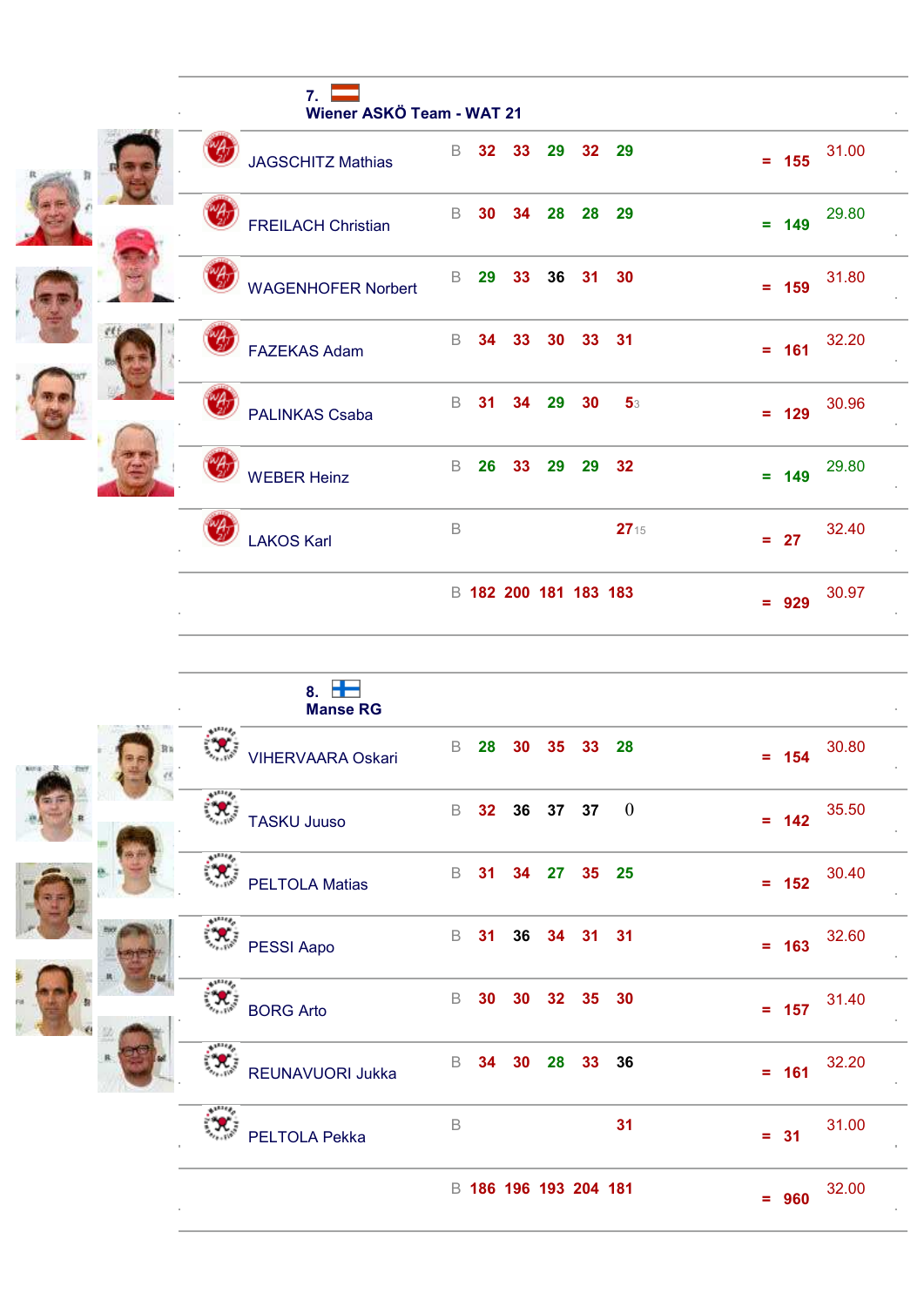|                   | 9.<br>۰<br><b>MC de Portugal</b> |             |                 |                 |    |                       |    |    |         |       |  |
|-------------------|----------------------------------|-------------|-----------------|-----------------|----|-----------------------|----|----|---------|-------|--|
| <b>GARCIA Rui</b> |                                  | $\mathsf B$ | 31              | 34              | 28 | 30 <sub>o</sub>       | 30 |    | $= 153$ | 30.60 |  |
| <b>CRUZ Tiago</b> |                                  | B           | 31              | 30 <sub>o</sub> | 38 | 31                    | 30 |    | $= 160$ | 32.00 |  |
|                   | <b>COSTA Nuno</b>                | B           | 31              | 34              | 35 | 35 <sub>5</sub>       | 32 |    | $= 167$ | 33.40 |  |
|                   | <b>QUINTANO Ananias</b>          | $\mathsf B$ | 37              | 32 <sub>2</sub> | 40 | 38                    | 35 |    | $= 182$ | 36.40 |  |
| <b>SANTOS Ivo</b> |                                  | B           | 30              | 30              | 33 | 35 34                 |    |    | $= 162$ | 32.40 |  |
|                   | <b>NABAIS Joao</b>               | B           | 32 <sub>2</sub> | 28              | 26 | 26                    | 32 |    | $= 144$ | 28.80 |  |
|                   |                                  |             |                 |                 |    | B 192 188 200 195 193 |    | Ξ. | 968     | 32.27 |  |

| 10. $\Box$<br><b>Putter Team Odense</b> |             |                 |                 |                       |                 |       |                  |
|-----------------------------------------|-------------|-----------------|-----------------|-----------------------|-----------------|-------|------------------|
| <b>HUUS Vincent</b>                     | B           | 35              | 29              | 35 <sub>5</sub>       | 30 <sub>o</sub> | 33    | 32.40<br>$= 162$ |
| <b>SØRENSEN Peter</b>                   | B           | 31              | 29              | 39                    |                 | 34 33 | 33.20<br>$= 166$ |
| NØRREGAARD Lars                         | $\mathsf B$ | 34              | 32 <sub>2</sub> | 33                    |                 | 34 31 | 32.80<br>$= 164$ |
| <b>JENSEN Erling</b>                    | B           | 32 <sub>2</sub> | 35              |                       | 33 32 35        |       | 33.40<br>$= 167$ |
| LYØ Jan                                 | B           |                 | 38 31           |                       | 34 33 34        |       | 34.00<br>$= 170$ |
| NØRREGAARD Mads                         | B           | 28              | 31              | 30                    | 29              | 29    | 29.40<br>$= 147$ |
| <b>GRØNNEGAARD Anders</b>               | B           |                 |                 |                       |                 |       | $= 0$            |
|                                         |             |                 |                 | B 198 187 204 192 195 |                 |       | 32.53<br>$= 976$ |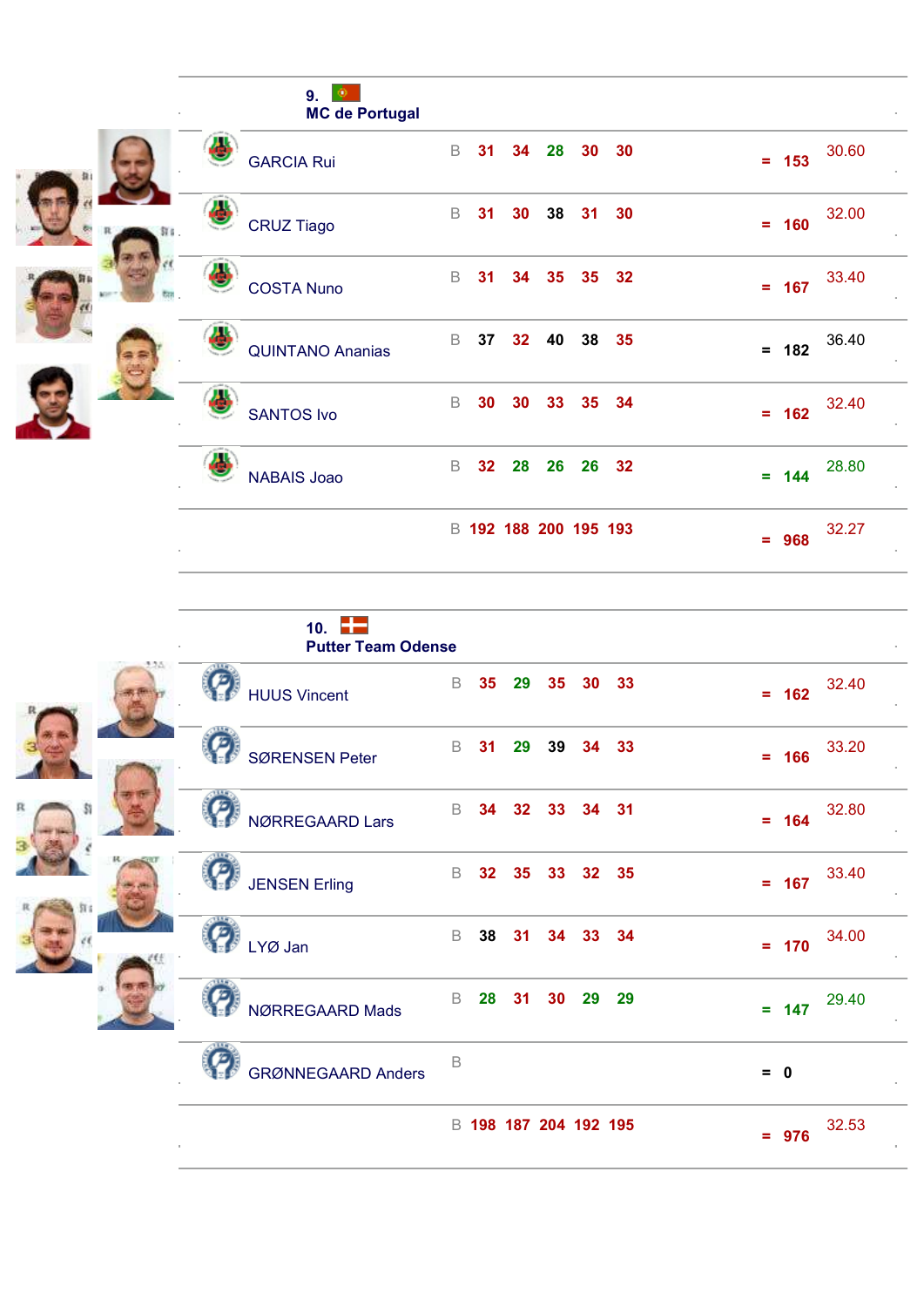| 11.<br><b>MGC Oirschot</b> |                                               |                  |
|----------------------------|-----------------------------------------------|------------------|
| <b>STEIGER Steven</b>      | B<br>32 <sub>2</sub><br>36<br>31 31<br>33     | 32.60<br>$= 163$ |
| <b>VAN HOLLAND Martin</b>  | B.<br>35 <sub>5</sub><br>35<br>33<br>34<br>33 | 34.00<br>$= 170$ |
| <b>CRAANE Ramon</b>        | B<br>35 <sub>o</sub><br>37<br>37<br>31<br>34  | 34.80<br>$= 174$ |
| <b>CAMPFENS Cris</b>       | B<br>35<br>29<br>29<br>31 30                  | 30.80<br>$= 154$ |
| <b>VERKOOYEN Hans</b>      | B<br>31<br>35 <sub>5</sub><br>28<br>33 26     | 30.60<br>$= 153$ |
| <b>BOS René</b>            | B<br>34<br>34<br>31<br>34.<br>34              | 33.40<br>$= 167$ |
| <b>EIZINGA Roelof</b>      | $\mathsf B$                                   | $= 0$            |
|                            | B 202 198 194 194 193                         | 32.70<br>$= 981$ |

|      | -9-<br>12.<br><b>GK Bratislava</b>                                                   |                  |
|------|--------------------------------------------------------------------------------------|------------------|
|      | 37<br>$\mathsf B$<br>31<br>34<br>32 31<br><b>TRNKA Ladislav</b>                      | 33.00<br>$= 165$ |
|      | lя<br>$\mathsf B$<br>36<br>30<br>33<br>35<br>33<br><b>BOYTERA</b><br>ZONTÁG Lubomír  | 33.40<br>$= 167$ |
| ግ 7. | $\mathsf B$<br>28<br>35<br>34 35<br>34<br><b>INFINITIAL</b><br><b>BUS Ivan</b>       | 33.20<br>$= 166$ |
|      | $\mathsf B$<br>29<br>39<br>28<br>28 29<br><b>BRATISHING</b><br><b>KALNÍK Jakub</b>   | 30.60<br>$= 153$ |
|      | $\mathsf B$<br>35<br>37<br>38<br><b>BRATISHTA</b><br><b>KORINEK Marcel</b>           | 36.67<br>$= 110$ |
|      | $\mathsf B$<br>33 31<br>34<br>30<br>32<br><b>ISTVÁN Ladislav</b><br><b>BRATISHTA</b> | 32.00<br>$= 160$ |
|      | B<br>35 31<br><b>HAVLÍK Marián</b>                                                   | 33.00<br>$= 66$  |
|      | B 190 211 202 197 187                                                                | 32.90<br>$= 987$ |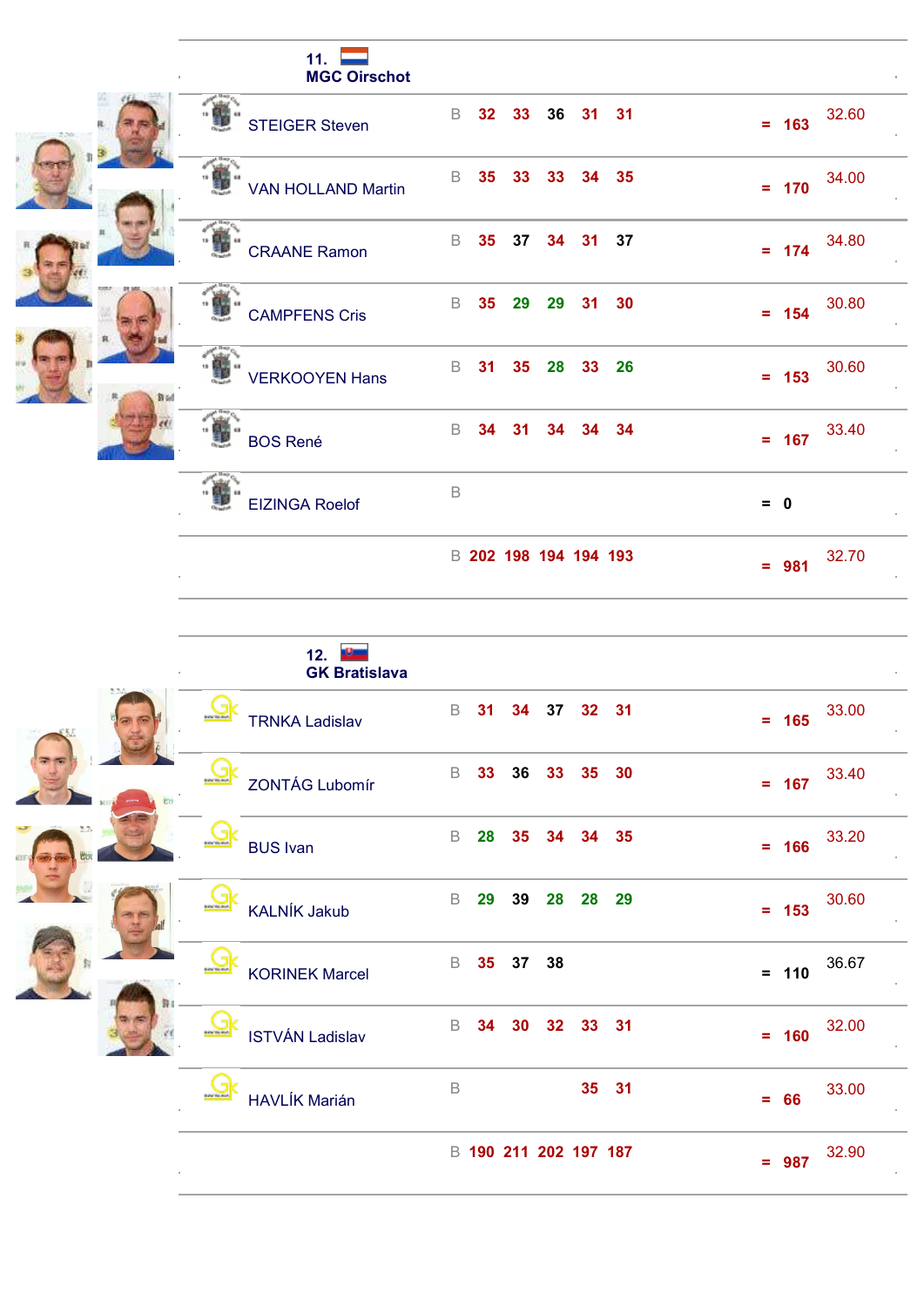|              | 13. $\Box$<br><b>MC Triesenberg</b>                            |                           |
|--------------|----------------------------------------------------------------|---------------------------|
|              | 38<br>B<br>38<br>39<br>36 <sup>°</sup><br><b>MAROGG Norman</b> | 33<br>36.80<br>$= 184$    |
|              | B<br>38<br>46<br>39<br>45<br><b>LEITINGER Kurt</b>             | 47<br>43.00<br>$= 215$    |
| err          | $\mathsf B$<br>38<br>35<br>39<br>44<br><b>EGGLER Robert</b>    | 40.00<br>44<br>$= 200$    |
| COCF St tell | $\mathsf B$<br>38<br>40<br>37<br>31<br><b>GRAZIADEI Peter</b>  | 35.80<br>33<br>$= 179$    |
|              | B<br>36<br>37<br>38<br>39<br><b>GASSNER Ernst</b>              | 40<br>38.00<br>190<br>$=$ |
|              | B<br>35 <sub>5</sub><br>43<br>32<br>34<br><b>WERNER Fabio</b>  | 36.80<br>40<br>$= 184$    |
|              | $\mathsf B$<br><b>LENHERR Guido</b>                            | $= 0$                     |
|              | B 225 222 232 236 237                                          | = $1152 \t38.40$          |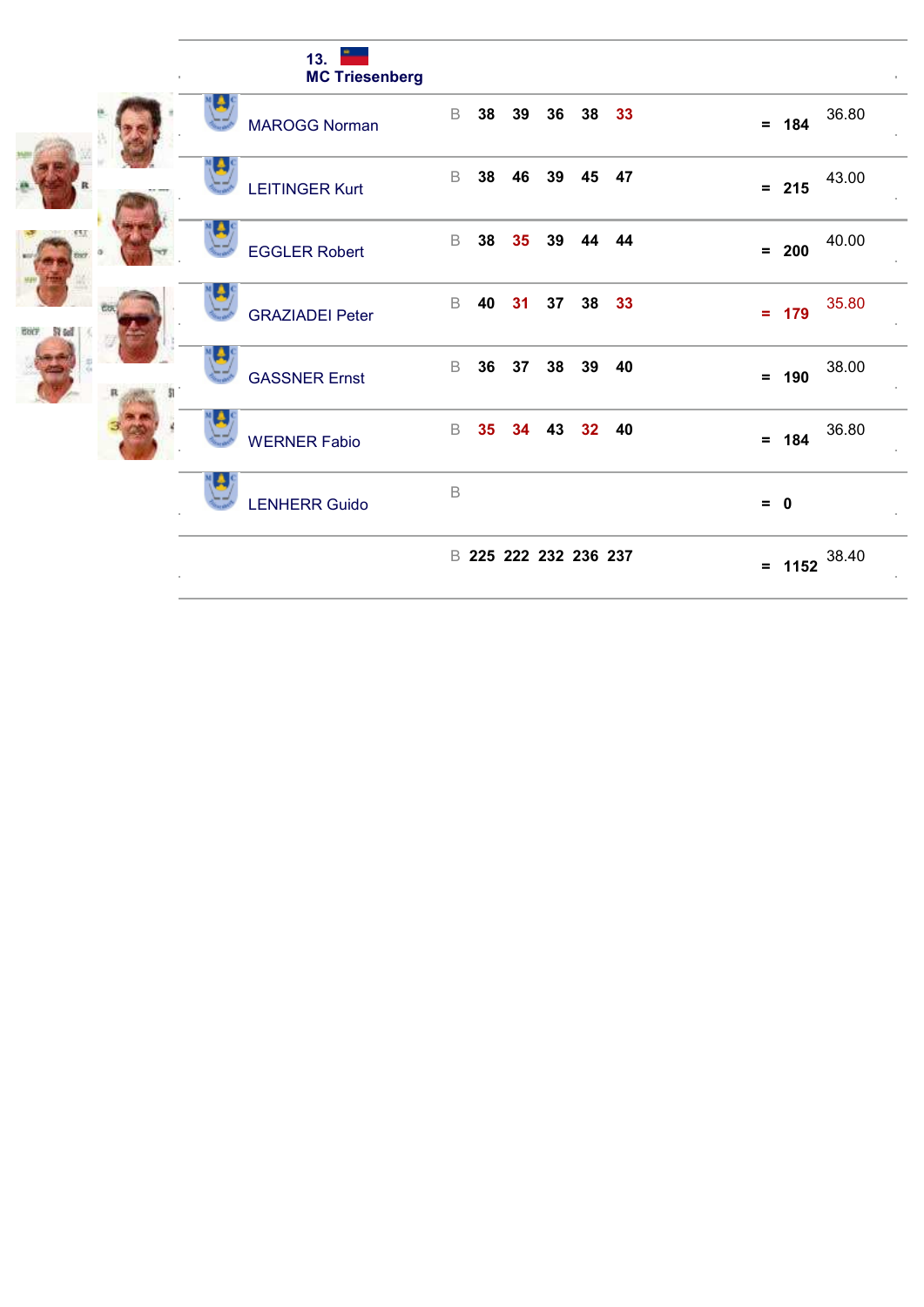### **Women Ranking**

|     |                 | <b>KOBISCH Alice</b>               | B 31 31 25 28 30 25 29 |  |  |  | $= 199$      | $-53$ | 28.43 1.  |
|-----|-----------------|------------------------------------|------------------------|--|--|--|--------------|-------|-----------|
|     |                 | <b>EDEC</b><br>2. PAVELKOVÁ Lucie  | B 34 32 36 29 33 36    |  |  |  | $= 200$      | $-16$ | 33.33 21. |
|     |                 | <b>FLAMINI Antonella</b>           | B 29 30 29 30 26 27 34 |  |  |  | $= 205$      | $-47$ | 29.29 2.  |
|     |                 | <b>BANDERA Anna</b>                | B 30 28 28 31 33 28 30 |  |  |  | $= 208$      | $-44$ | 29.71 3.  |
|     |                 | <b>GUNDERT-GREIFFENDORF Nicole</b> | B 30 31 27 34 25 30 33 |  |  |  | $= 210$      | $-42$ | 30.00 4.  |
|     |                 | <b>STRICKER Heidi</b>              | B 36 36 35 33 39 33    |  |  |  | $= 212$      | $-4$  | 35.33 26. |
|     |                 | <b>KERN</b> Stefanie               | B 28 31 32 31 31 32 31 |  |  |  | $= 216$      | $-36$ | 30.86 5.  |
|     |                 | <b>WICKI Maja</b>                  | B 33 30 32 26 37 29 33 |  |  |  | $= 220$      | $-32$ | 31.43 6.  |
|     |                 | <b>DOLEZELOVÁ Lenka</b>            | B 31 35 30 30 35 30 30 |  |  |  | $= 221$      | $-31$ | 31.57 8.  |
|     | 10.             | <b>WEBER Rebecca</b>               | B 32 34 28 33 30 33 31 |  |  |  | $= 221 - 31$ |       | 31.57 7.  |
| 11. |                 | <b>KOURILOVÁ Petra</b>             | B 30 29 39 33 27 30 33 |  |  |  | $= 221$      | $-31$ | 31.57 9.  |
| 12. |                 | <b>KLARENBEEK Natasja</b>          | B 29 33 30 35 37 31 28 |  |  |  | $= 223$      | $-29$ | 31.86 10. |
| 13. |                 | <b>MARCHIANI Sara</b>              | B 31 31 32 32 36 32 30 |  |  |  | $= 224$      | $-28$ | 32.00 11. |
| 14. |                 | <b>KAMMERER Elisabeth</b>          | B 35 33 30 32 31 35 29 |  |  |  | $= 225$      | $-27$ | 32.14 13. |
| 15. |                 | <b>HESCHL Karin</b>                | B 43 28 30 30 35 29 30 |  |  |  | $= 225$      | $-27$ | 32.14 12. |
| 16. |                 | <b>KNOTZER Johanna</b>             | B 35 32 32 29 32 33 33 |  |  |  | $= 226$      | $-26$ | 32.29 15. |
|     | 17 <sup>2</sup> | <b>JANDOVÁ Karolína</b>            | B 31 28 31 40 31 33 32 |  |  |  | $= 226$      | $-26$ | 32.29 14. |
| 18. |                 | <b>WICKI Esther</b>                | B 31 35 29 35 30 36 31 |  |  |  | $= 227$      | $-25$ | 32.43 16. |
| 19. |                 | <b>VAN DER LAAN Ingrid</b>         | B 30 30 31 32 30 39 37 |  |  |  | $= 229$      | $-23$ | 32.71 17. |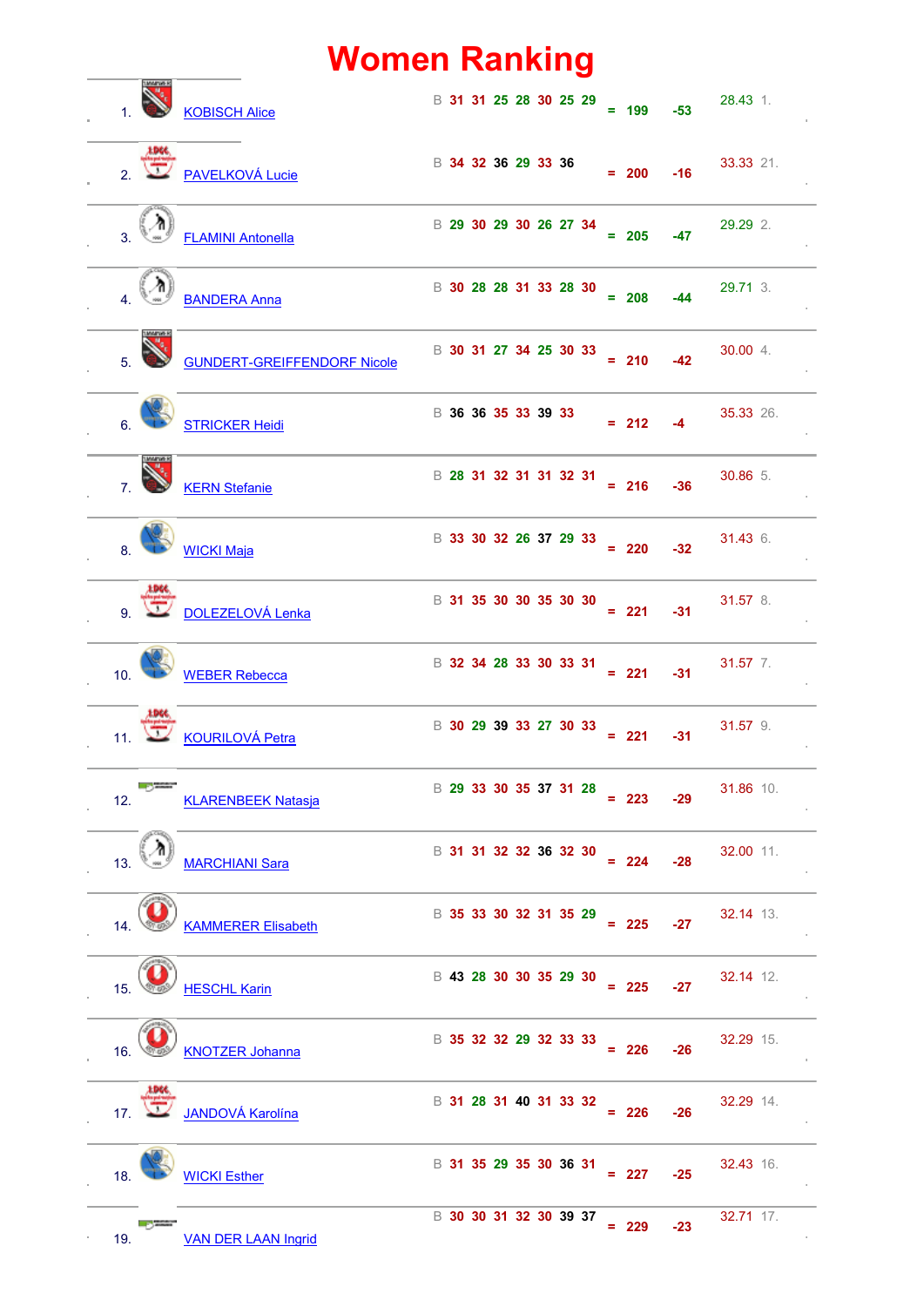| <b>Service</b><br>20.              | <b>JASPER Annie</b>    |                  |  |  | B 32 31 35 36 29 33 34 | $= 230$ | $-22$ | 32.86 18. |
|------------------------------------|------------------------|------------------|--|--|------------------------|---------|-------|-----------|
| <b>MARYAN</b><br>21.               | <b>NEUMANN Kathrin</b> |                  |  |  | B 33 39 31 32 30 32 33 | $= 230$ | $-22$ | 32.86 19. |
| 22.                                | <b>HESCHL Birgit</b>   |                  |  |  | B 32 34 34 30 41 30 32 | $= 233$ | $-19$ | 33.29 20. |
| <b>Service</b><br>23.              | <b>VISSER Paulien</b>  |                  |  |  | B 32 32 35 34 33 36 37 | $= 239$ | $-13$ | 34.14 23. |
| 24.                                | <b>PRINA Lauretta</b>  |                  |  |  | B 31 41 39 41 30 32 38 | $= 252$ | $+0$  | 36.00 27. |
| 25.                                | <b>MENDES Filomena</b> | B 31 33 34 35 37 |  |  |                        | $= 170$ | $-10$ | 34.00 22. |
| 26.                                | <b>PEREIRA Anabela</b> | B 37 35 34 33 35 |  |  |                        | $= 174$ | -6    | 34.80 24. |
| $\mathcal{L}_{\mathcal{A}}$<br>27. | <b>GRANATH Heidi</b>   | B 36 38 32 36 32 |  |  |                        | $= 174$ | $-6$  | 34.80 25. |
| $+1^{111}$                         | 28. <b>SOLA Minna</b>  | B 37 36 39 37 35 |  |  |                        | $= 184$ | $+4$  | 36.80 28. |
| 29.                                | <b>MICHELA Amara</b>   | B 44 36 44 35 35 |  |  |                        | $= 194$ | $+14$ | 38.80 29. |
| 30.                                | NIEMELÄ Anita          | B 35 41 41 42 44 |  |  |                        | $= 203$ | $+23$ | 40.60 30. |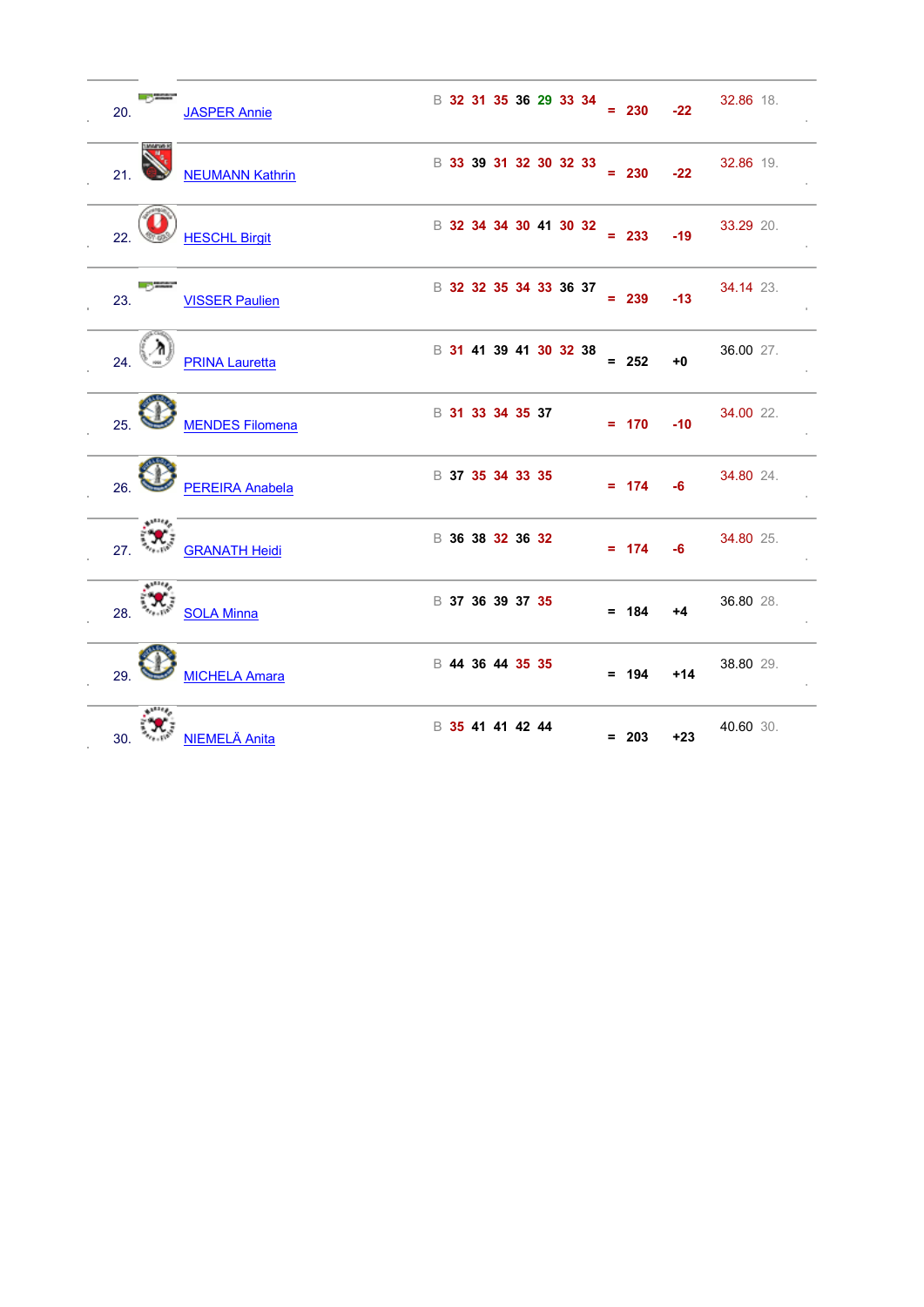### **Men Ranking**

|                  |                   | <b>KOZIOL Michael</b>     |                                                                                                                                                                                                                                                                                                                                 |  |  |                        | $\begin{array}{r} \text{B} \ 28 \ 26 \ 27 \ 26 \ 25 \ 27 \ 31 \end{array} = 190$                                                                                                                                                                                                                                           | $-62$ | $27.14$ 1.                                       |
|------------------|-------------------|---------------------------|---------------------------------------------------------------------------------------------------------------------------------------------------------------------------------------------------------------------------------------------------------------------------------------------------------------------------------|--|--|------------------------|----------------------------------------------------------------------------------------------------------------------------------------------------------------------------------------------------------------------------------------------------------------------------------------------------------------------------|-------|--------------------------------------------------|
|                  |                   | BARUSCOTTI Ivan           |                                                                                                                                                                                                                                                                                                                                 |  |  |                        |                                                                                                                                                                                                                                                                                                                            |       | B <b>28 29 30 26 27 26 27</b> = 193 -59 27.57 4. |
| $\overline{3}$ . |                   | <b>OLSSON Anders</b>      | $\begin{array}{r} \text{B} \ 29 \ 26 \ 30 \ 26 \ 30 \ 26 \ 26 \end{array} = 193$                                                                                                                                                                                                                                                |  |  |                        |                                                                                                                                                                                                                                                                                                                            | $-59$ | $27.57$ 2.                                       |
|                  |                   | <b>LARSSON Marcus</b>     |                                                                                                                                                                                                                                                                                                                                 |  |  |                        | $\begin{array}{ccccccccc}\n\text{B} & 27 & 30 & 24 & 30 & 25 & 30 & 27 \\ \text{B} & 27 & 30 & 24 & 30 & 25 & 30 & 27 \\ \text{C} & 21 & 30 & 25 & 30 & 27 & 21 & 23 \\ \text{D} & 22 & 30 & 25 & 30 & 27 & 21 & 23 & 25\n\end{array}$                                                                                     |       | 27.57 3.                                         |
|                  |                   | <b>RHYN Michel</b>        |                                                                                                                                                                                                                                                                                                                                 |  |  |                        | $\frac{13}{28}$ 27 29 27 26 26 31 = 194 -58                                                                                                                                                                                                                                                                                |       | $27.71$ 5.                                       |
|                  |                   | LEVIS Lorenzo             |                                                                                                                                                                                                                                                                                                                                 |  |  |                        | $\begin{array}{ l c c c c c }\n\hline\n\text{B} & \text{30} & \text{28} & \text{26} & \text{28} & \text{31} & \text{28} & \text{27} \\ \hline\n\end{array}$ = 198                                                                                                                                                          | $-54$ | 28.29 6.                                         |
| $\mathbf{z}$     |                   | <b>BROWN Lars</b>         | $\begin{array}{r} \text{B} & 29 & 28 & 26 & 31 & 26 & 30 & 29 \\ \text{B} & 29 & 28 & 26 & 31 & 26 & 30 & 29 \\ \text{C} & \text{D} & 29 & 29 & 29 & 29 \\ \text{D} & \text{D} & 29 & 29 & 29 & 29 \\ \text{E} & \text{D} & 29 & 29 & 29 & 29 \\ \text{E} & \text{E} & \text{E} & \text{E} & \text{E} & \text{E} \end{array}$   |  |  |                        |                                                                                                                                                                                                                                                                                                                            | $-53$ | 28.43 7.                                         |
|                  |                   | <b>CHARRIERE Philippe</b> |                                                                                                                                                                                                                                                                                                                                 |  |  |                        | $\begin{array}{r} \text{B} & 30 & 31 & 28 & 30 & 26 & 28 & 28 \\ \text{B} & 30 & 31 & 28 & 30 & 26 & 28 & 28 \\ \text{C} & 30 & 31 & 32 & 33 & 28 & 28 \\ \text{D} & 31 & 32 & 33 & 34 & 32 & 33 \\ \text{E} & 32 & 33 & 34 & 32 & 33 & 34 \\ \text{E} & 33 & 32 & 33 & 34 & 34 & 35 \\ \text{E} & 34 & 33 & 34 & 34 & 35$ |       | 28.71 8.                                         |
|                  |                   | <b>PERSSON Fredrik</b>    |                                                                                                                                                                                                                                                                                                                                 |  |  |                        | $\begin{array}{r} \text{B} & 26 & 31 & 29 & 31 & 27 & 28 & 29 \\ \text{B} & 29 & 31 & 27 & 28 & 29 \\ \text{C} & 201 & 201 & 201 & 201 \end{array}$                                                                                                                                                                        | $-51$ | 28.71 9.                                         |
| 10 <sub>1</sub>  |                   | <b>INMANN Günter</b>      | $\begin{array}{r} \text{B} & 27 & 28 & 28 & 29 & 30 & 32 & 28 \\ \text{B} & 27 & 28 & 29 & 30 & 32 & 28 \\ \text{C} & 20 & 20 & 20 & 25 & 25 \\ \text{D} & 20 & 20 & 20 & 25 & 25 \\ \text{E} & 20 & 20 & 20 & 25 & 25 \\ \text{E} & 20 & 20 & 20 & 25 & 25 \\ \text{E} & 20 & 20 & 20 & 25 & 25 \\ \text{E} & 20 & 20 & 20 & $ |  |  |                        |                                                                                                                                                                                                                                                                                                                            |       | 28.86 11.                                        |
| 11.              |                   | <b>GIROLDINI Rudi</b>     | $\begin{array}{r} \text{B} & 31 & 27 & 28 & 30 & 30 & 29 & 28 \\ \text{B} & 31 & 27 & 28 & 30 & 30 & 29 & 28 \\ \text{C} & \text{D} & \text{D} & \text{D} & \text{D} & \text{D} & \text{D} \end{array}$                                                                                                                         |  |  |                        |                                                                                                                                                                                                                                                                                                                            | $-49$ | 29.00 12.                                        |
| 12.              | $R_{\rm H}$<br>Vj | <b>ERLBRUCH Harald</b>    |                                                                                                                                                                                                                                                                                                                                 |  |  | B 28 31 31 30 27 28 28 | $= 203$                                                                                                                                                                                                                                                                                                                    | $-49$ | 29.00 13.                                        |
| 13.              |                   | <b>ERLBRUCH Walter</b>    |                                                                                                                                                                                                                                                                                                                                 |  |  | B 30 30 27 30 31 26 29 | $= 203$                                                                                                                                                                                                                                                                                                                    | $-49$ | 29.00 14.                                        |
| 14.              |                   | <b>MANN Mike</b>          |                                                                                                                                                                                                                                                                                                                                 |  |  | B 28 31 28 31 28 30 28 | $= 204$                                                                                                                                                                                                                                                                                                                    | $-48$ | 29.14 15.                                        |
| 15.              |                   | <b>POKORNY Bohumil</b>    |                                                                                                                                                                                                                                                                                                                                 |  |  | B 30 27 24 29 35 30 29 | $= 204$                                                                                                                                                                                                                                                                                                                    | $-48$ | 29.14 16.                                        |
| 16.              |                   | <b>GEIST Alexander</b>    |                                                                                                                                                                                                                                                                                                                                 |  |  | B 32 28 28 31 28 29 29 | $= 205$                                                                                                                                                                                                                                                                                                                    | -47   | 29.29 17.                                        |
| 17.              |                   | <b>GREIFFENDORF Timo</b>  |                                                                                                                                                                                                                                                                                                                                 |  |  | B 28 31 31 29 31 28 28 | $= 206$                                                                                                                                                                                                                                                                                                                    | $-46$ | 29.43 19.                                        |
| 18.              |                   | <b>RYNER Carl-Johan</b>   |                                                                                                                                                                                                                                                                                                                                 |  |  | B 29 30 27 30 31 28 31 | $= 206$                                                                                                                                                                                                                                                                                                                    | $-46$ | 29.43 21.                                        |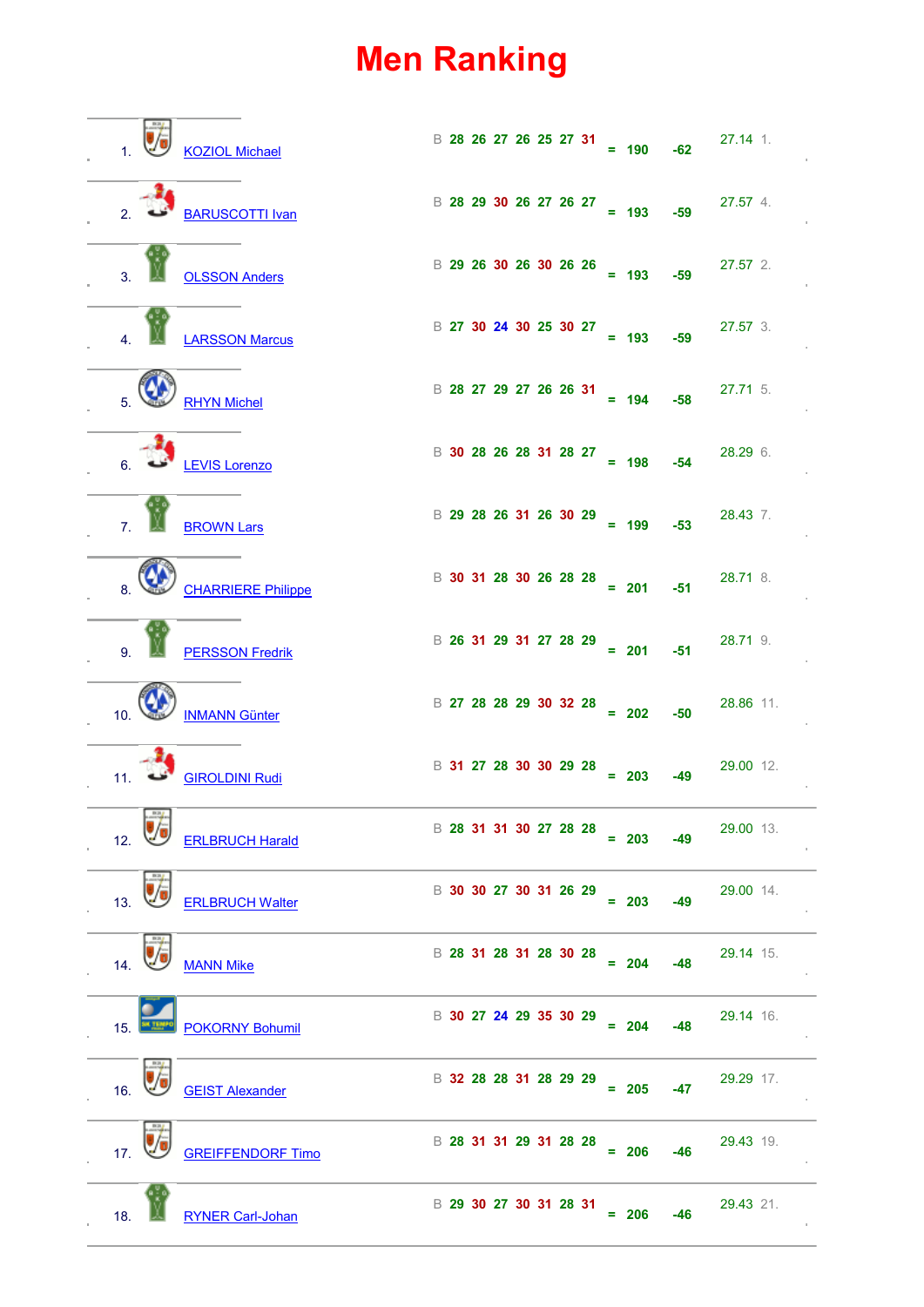| 19.<br>ZAUGG Remo                              | B 30 29 30 27 32 30 28 = 206<br>29.43 20.<br>$-46$                                                                                                                                                                                                                                                                                                    |
|------------------------------------------------|-------------------------------------------------------------------------------------------------------------------------------------------------------------------------------------------------------------------------------------------------------------------------------------------------------------------------------------------------------|
| 20. GRAFFEO Michele                            | B 30 27 30 30 31 29 30<br>29.57 22.<br>$= 207$<br>$-45$                                                                                                                                                                                                                                                                                               |
| 21.<br><b>MAJKUS Zdenek</b>                    | B 32 28 28 29 30 31 29<br>29.57 23.<br>$= 207$<br>$-45$                                                                                                                                                                                                                                                                                               |
| $\bm{\mathcal{D}}$<br>22.<br><b>KVAEL Lars</b> | B 34 29 27 29 31 30 29<br>29.86 27.<br>$= 209$<br>$-43$                                                                                                                                                                                                                                                                                               |
| 23. CICERI Massimiliano                        | B 30 33 26 31 31 29 29<br>29.86 26.<br>$= 209$<br>$-43$                                                                                                                                                                                                                                                                                               |
| 24.<br><b>MEDENHODZIC Dino</b>                 | B 33 29 31 27 30 29 31<br>30.00 29.<br>$= 210$<br>$-42$                                                                                                                                                                                                                                                                                               |
| 25.<br><b>KRISTIANSSON UIF</b>                 | B 29 31 29 31 27 29 34<br>30.00 28.<br>$= 210$<br>$-42$                                                                                                                                                                                                                                                                                               |
| RÍHA Michal<br>26.                             | B 31 31 31 30 27 31 31 = 212 -40<br>30.29 30.                                                                                                                                                                                                                                                                                                         |
| <b>GARBUI Roberto</b><br>27.                   | $\begin{array}{r} \text{B} & 32 & 28 & 31 & 31 & 28 & 31 & 31 \\ \text{B} & 32 & 28 & 31 & 32 & 31 & 31 \\ \text{C} & 31 & 31 & 31 & 31 & 31 \\ \text{D} & 32 & 33 & 31 & 31 & 31 \\ \text{E} & 33 & 33 & 33 & 31 & 32 & 33 \\ \text{E} & 34 & 33 & 33 & 33 & 34 & 35 \\ \text{E} & 35 & 33 & 33 & 33 & 34 & 35 \\ \text{E} & $<br>30.29 31.<br>$-40$ |
| 28.<br><b>ANDERSSON Jesper</b>                 | B 32 27 32 31 31 30 30<br>30.43 34.<br>$= 213$<br>$-39$                                                                                                                                                                                                                                                                                               |
| 29.<br><b>WIKLUND Anders</b>                   | B 28 29 30 35 30 30 31<br>30.43 36.<br>$= 213$<br>$-39$                                                                                                                                                                                                                                                                                               |
| <b>JECNY Martin</b><br>30. <b>MALLAND</b>      | B 30 27 35 31 32 27 31<br>30.43 33.<br>$= 213$<br>$-39$                                                                                                                                                                                                                                                                                               |
| 31.<br><b>GUDMUNDSTUEN Anders</b>              | B 34 27 30 33 34 26 29<br>30.43 35.<br>$= 213$<br>$-39$                                                                                                                                                                                                                                                                                               |
| 32.<br><b>LIPMANN Milan</b>                    | B 30 31 31 30 30 28 34<br>30.57 38.<br>$= 214$<br>$-38$                                                                                                                                                                                                                                                                                               |
| 33.<br><b>BJÖRK Stefan</b>                     | B 32 29 29 29 29 35 31<br>30.57 37.<br>$= 214$<br>$-38$                                                                                                                                                                                                                                                                                               |
| 34.<br><b>VOZÁR Josef</b>                      | B 31 26 31 37 32 28 30<br>30.71 42.<br>$= 215$<br>$-37$                                                                                                                                                                                                                                                                                               |
| 35.<br><b>SVENSSON Filiph</b>                  | B 31 34 31 30 29 32 30<br>31.00 49.<br>$-35$<br>$= 217$                                                                                                                                                                                                                                                                                               |
| 36.<br><b>MAGGI Omar</b>                       | B 29 31 29 30 31 31 36 = 217<br>31.00 45.<br>$-35$                                                                                                                                                                                                                                                                                                    |
| <b>SPESCHA Vitus</b><br>37.                    | B 29 32 28 36 29 29 34<br>31.00 48.<br>$= 217$<br>$-35$                                                                                                                                                                                                                                                                                               |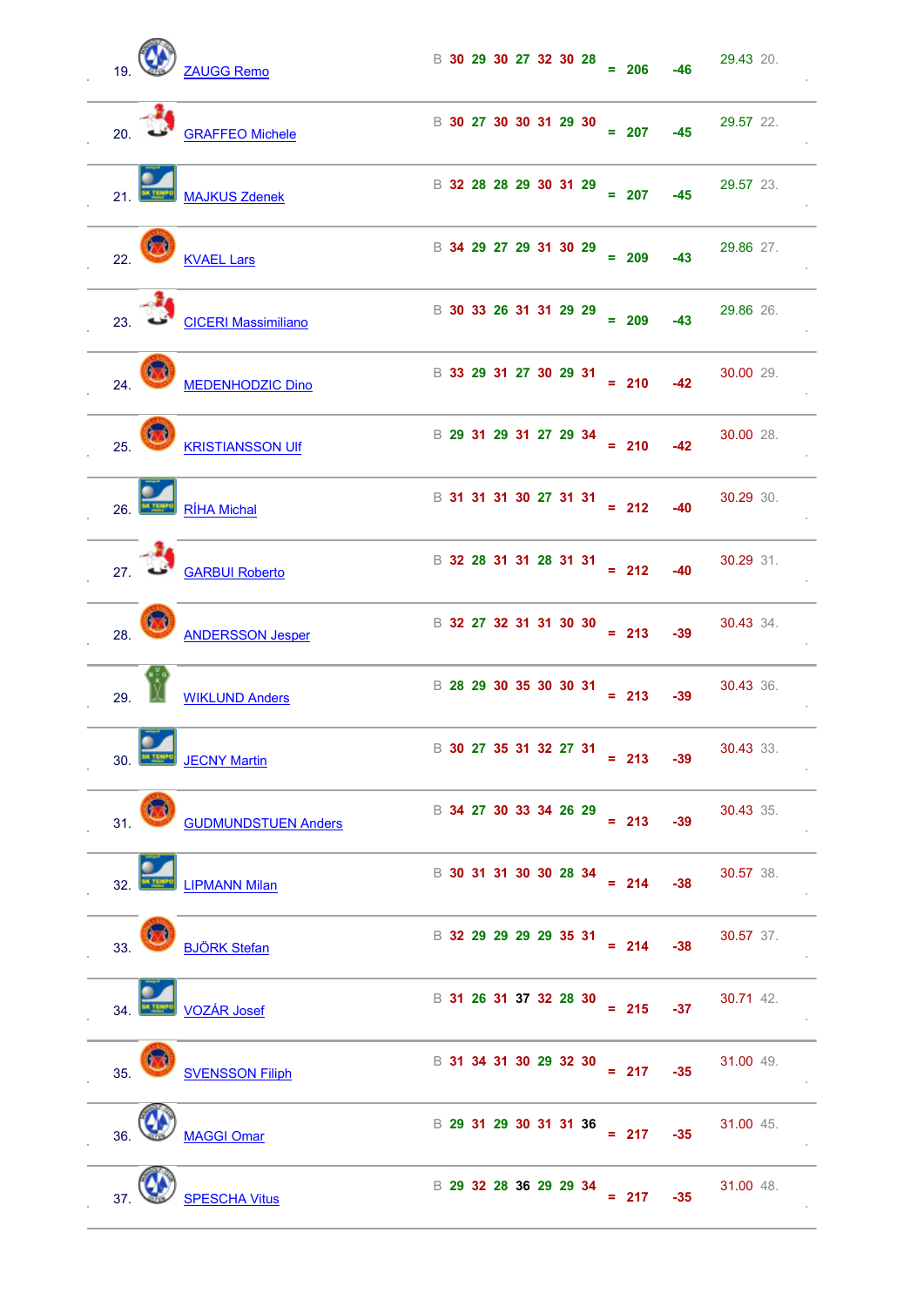| 38. |                  | <b>LUDWIG Uwe</b>         |                  |  | B 30 30 31 30 33 32 35 | $= 221$ | $-31$ | 31.57 51. |
|-----|------------------|---------------------------|------------------|--|------------------------|---------|-------|-----------|
| 39. |                  | <b>JECNY Milan</b>        | B 32 33 32       |  |                        | $= 97$  | $-11$ | 32.33 61. |
| 40. |                  | <b>SIMONETTA Riccardo</b> | В 30 35 33       |  |                        | $= 98$  | $-10$ | 32.67 66. |
| 41. |                  | <b>KORINEK Marcel</b>     | В 35 37 38       |  |                        | $= 110$ | $+2$  | 36.67 84. |
| 42. |                  | <b>PALINKAS Csaba</b>     | B 31 34 29 30    |  |                        | $= 124$ | $-20$ | 31.00 47. |
| 43. |                  | <b>MATHYS Cedric</b>      | B 33 34 30 32    |  |                        | $= 129$ | $-15$ | 32.25 60. |
| 44. |                  | <b>NABAIS Joao</b>        | B 32 28 26 26 32 |  |                        | $= 144$ | $-36$ | 28.80 10. |
| 45. |                  | <b>NØRREGAARD Mads</b>    | B 28 31 30 29 29 |  |                        | $= 147$ | $-33$ | 29.40 18. |
| 46. |                  | <b>FREILACH Christian</b> | B 30 34 28 28 29 |  |                        | $= 149$ | $-31$ | 29.80 25. |
| 47. |                  | <b>WEBER Heinz</b>        | B 26 33 29 29 32 |  |                        | $= 149$ | $-31$ | 29.80 24. |
| 48. |                  | <b>PELTOLA Matias</b>     | B 31 34 27 35 25 |  |                        | $= 152$ | $-28$ | 30.40 32. |
| 49. | /mi              | <b>GARCIA Rui</b>         | B 31 34 28 30 30 |  |                        | $= 153$ | $-27$ | 30.60 40. |
| 50. |                  | <b>VERKOOYEN Hans</b>     | B 31 35 28 33 26 |  |                        | $= 153$ | $-27$ | 30.60 41. |
| 51. | <b>BOV BLAVE</b> | <b>KALNÍK Jakub</b>       | B 29 39 28 28 29 |  |                        | $= 153$ | $-27$ | 30.60 39. |
| 52. |                  | <b>CAMPFENS Cris</b>      | B 35 29 29 31 30 |  |                        | $= 154$ | $-26$ | 30.80 43. |
| 53. | $4^{111}$        | <b>VIHERVAARA Oskari</b>  | B 28 30 35 33 28 |  |                        | $= 154$ | $-26$ | 30.80 44. |
| 54. |                  | <b>JAGSCHITZ Mathias</b>  | B 32 33 29 32 29 |  |                        | $= 155$ | $-25$ | 31.00 46. |
| 55. |                  | <b>BORG Arto</b>          | B 30 30 32 35 30 |  |                        | $= 157$ | $-23$ | 31.40 50. |
| 56. |                  | <b>GRØNNEGAARD Anders</b> | B 30 32 30 34 32 |  |                        | $= 158$ | $-22$ | 31.60 52. |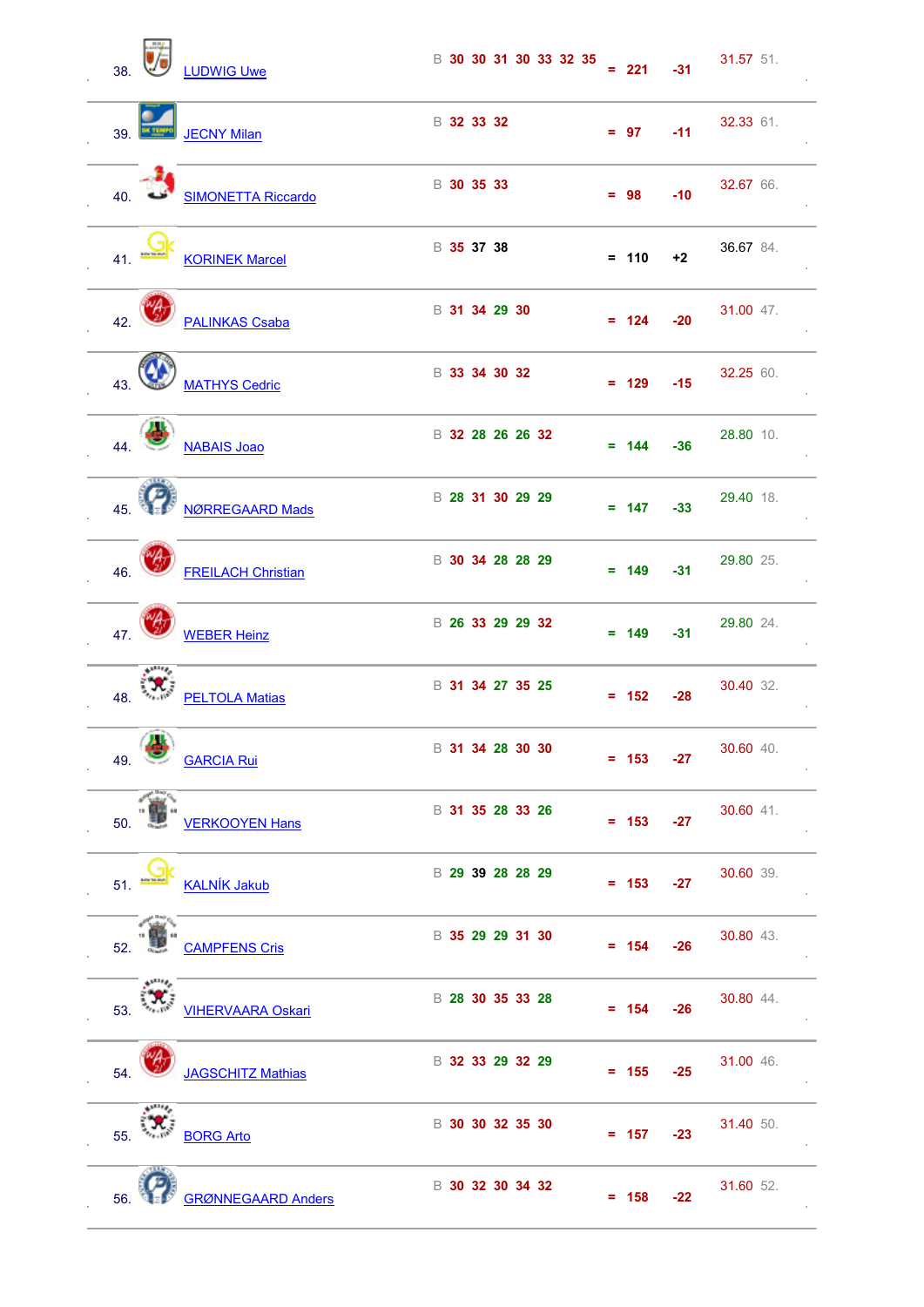| 57. |                      | <b>PÖLDER Thomas</b>      | B 32 32 29 30 35 | $= 158$ | $-22$ | 31.60 53. |
|-----|----------------------|---------------------------|------------------|---------|-------|-----------|
| 58. |                      | <b>LAKOS Karl</b>         | B 32 33 31 30 33 | $= 159$ | $-21$ | 31.80 54. |
| 59. |                      | <b>WAGENHOFER Norbert</b> | B 29 33 36 31 30 | $= 159$ | $-21$ | 31.80 55. |
|     | 60.                  | <b>ISTVÁN Ladislav</b>    | B 34 30 32 33 31 | $= 160$ | $-20$ | 32.00 56. |
| 61. |                      | <b>CRUZ Tiago</b>         | B 31 30 38 31 30 | $= 160$ | $-20$ | 32.00 57. |
| 62. |                      | <b>FAZEKAS Adam</b>       | B 34 33 30 33 31 | $= 161$ | $-19$ | 32.20 59. |
| 63. | $4^{111}$            | REUNAVUORI Jukka          | B 34 30 28 33 36 | $= 161$ | $-19$ | 32.20 58. |
| 64. |                      | <b>SANTOS Ivo</b>         | B 30 30 33 35 34 | $= 162$ | $-18$ | 32.40 62. |
| 65. |                      | <b>HUUS Vincent</b>       | B 35 29 35 30 33 | $= 162$ | $-18$ | 32.40 63. |
|     |                      | 66. STEIGER Steven        | B 32 33 36 31 31 | $= 163$ | $-17$ | 32.60 64. |
|     | 67. $e_{n+1}$        | <b>PESSI Aapo</b>         | B 31 36 34 31 31 | $= 163$ | $-17$ | 32.60 65. |
|     | $\rightarrow$        | 68. NORREGAARD Lars       | B 34 32 33 34 31 | $= 164$ | $-16$ | 32.80 67. |
| 69. |                      | <b>TRNKA Ladislav</b>     | B 31 34 37 32 31 | $= 165$ | $-15$ | 33.00 68. |
|     | 70. <b>Explorado</b> | <b>BUS Ivan</b>           | B 28 35 34 34 35 | $= 166$ | $-14$ | 33.20 70. |
|     | 71 4 3               | <b>SØRENSEN Peter</b>     | B 31 29 39 34 33 | $= 166$ | $-14$ | 33.20 69. |
|     |                      | 72. BOS René              | B 34 31 34 34 34 | $= 167$ | $-13$ | 33.40 73. |
|     |                      | 73. JENSEN Erling         | B 32 35 33 32 35 | $= 167$ | $-13$ | 33.40 71. |
| 74. |                      | <b>COSTA Nuno</b>         | B 31 34 35 35 32 | $= 167$ | $-13$ | 33.40 72. |
| 75. |                      | <b>ZONTÁG Lubomír</b>     | B 33 36 33 35 30 | $= 167$ | $-13$ | 33.40 74. |